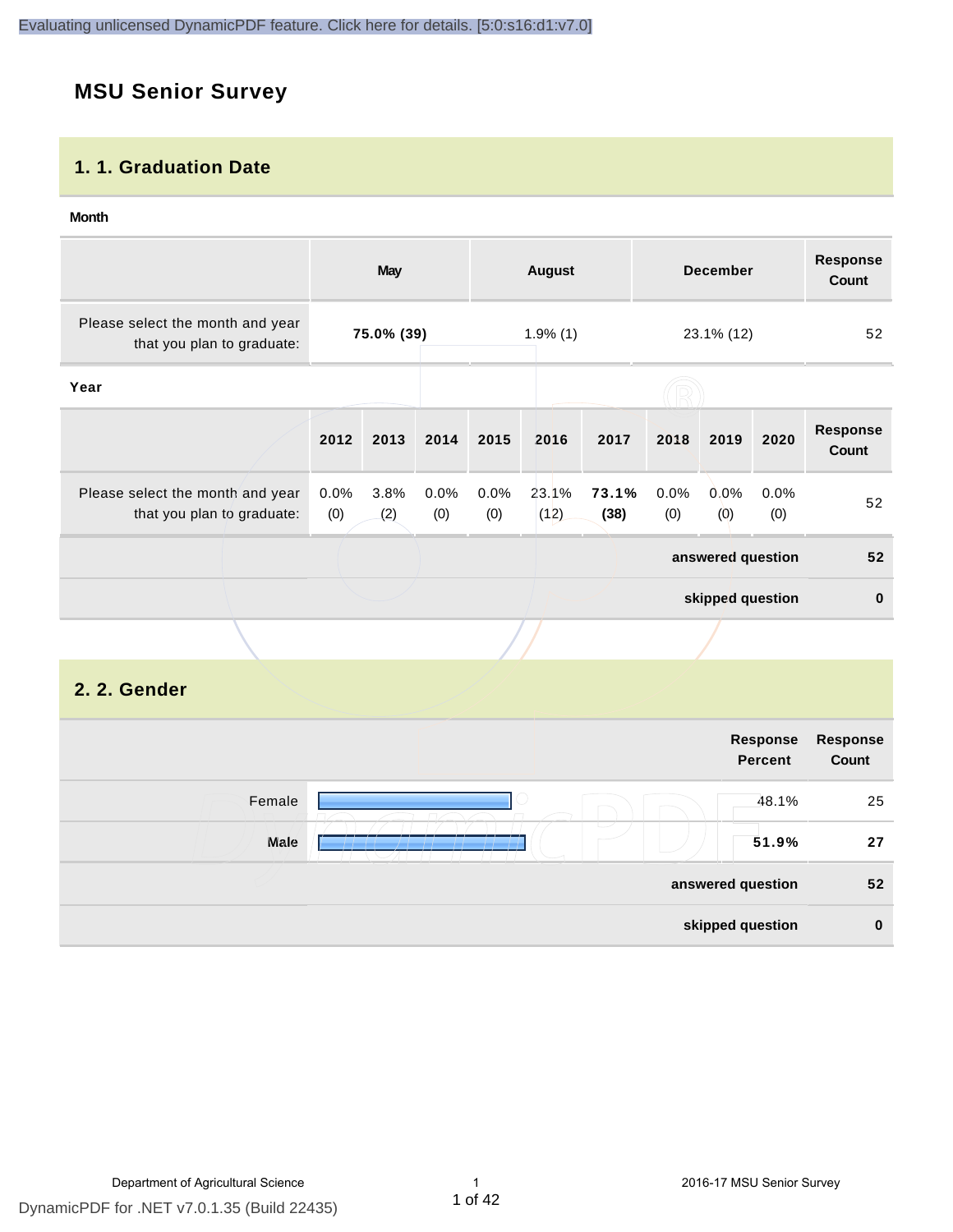#### **3. 3. Ethnic Background**

|                                           | <b>Response</b><br><b>Percent</b> | <b>Response</b><br>Count |
|-------------------------------------------|-----------------------------------|--------------------------|
| White                                     | 100.0%                            | 52                       |
| Black/African-American                    | 0.0%                              | $\pmb{0}$                |
| Asian                                     | 0.0%                              | $\pmb{0}$                |
| Hispanic/Latino                           | 0.0%                              | $\pmb{0}$                |
| American Indian/Alaskan Native            | 0.0%                              | $\mathbf 0$              |
| Native Hawaiian/Other Pacific<br>Islander | 0.0%                              | $\mathbf 0$              |
| Two or more races                         | 0.0%                              | $\mathbf 0$              |
|                                           | answered question                 | 52                       |
|                                           | skipped question                  | $\pmb{0}$                |
|                                           |                                   |                          |

#### **4. 4. Are you a U.S. citizen?**

|     | Response<br>Percent | Response<br>Count |
|-----|---------------------|-------------------|
| Yes | 100.0%              | 52                |
| No  | 0.0%<br>$\bigcirc$  | 0                 |
|     | answered question   | 52                |
|     | skipped question    | $\bf{0}$          |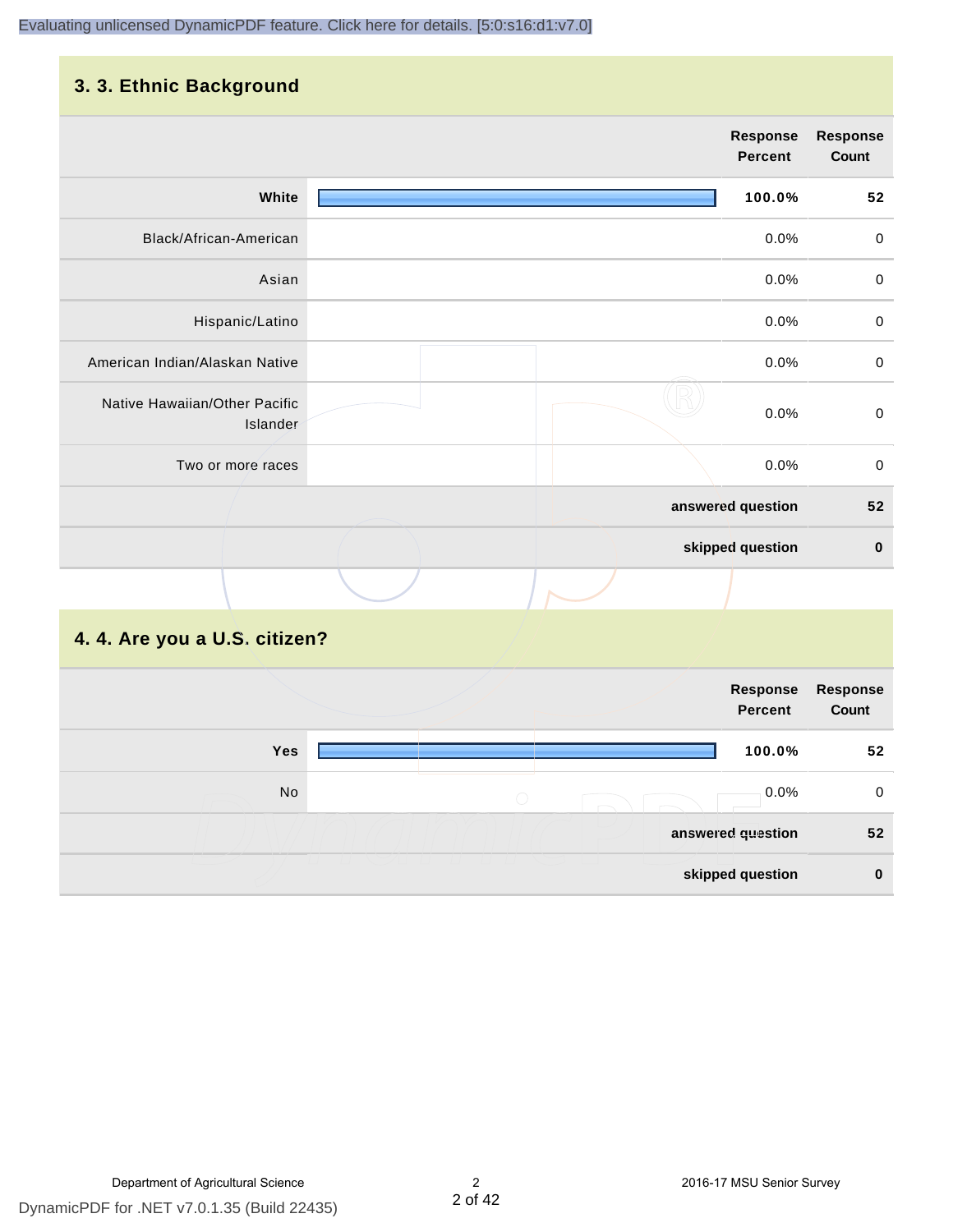# **5. 5. What is your residency classification at MSU? Response Response Percent Count In-state 69.2% 36** Out-of-state 30.8% 16 International 0.0% 0 **answered question 52 skipped question 0** DynamicPDF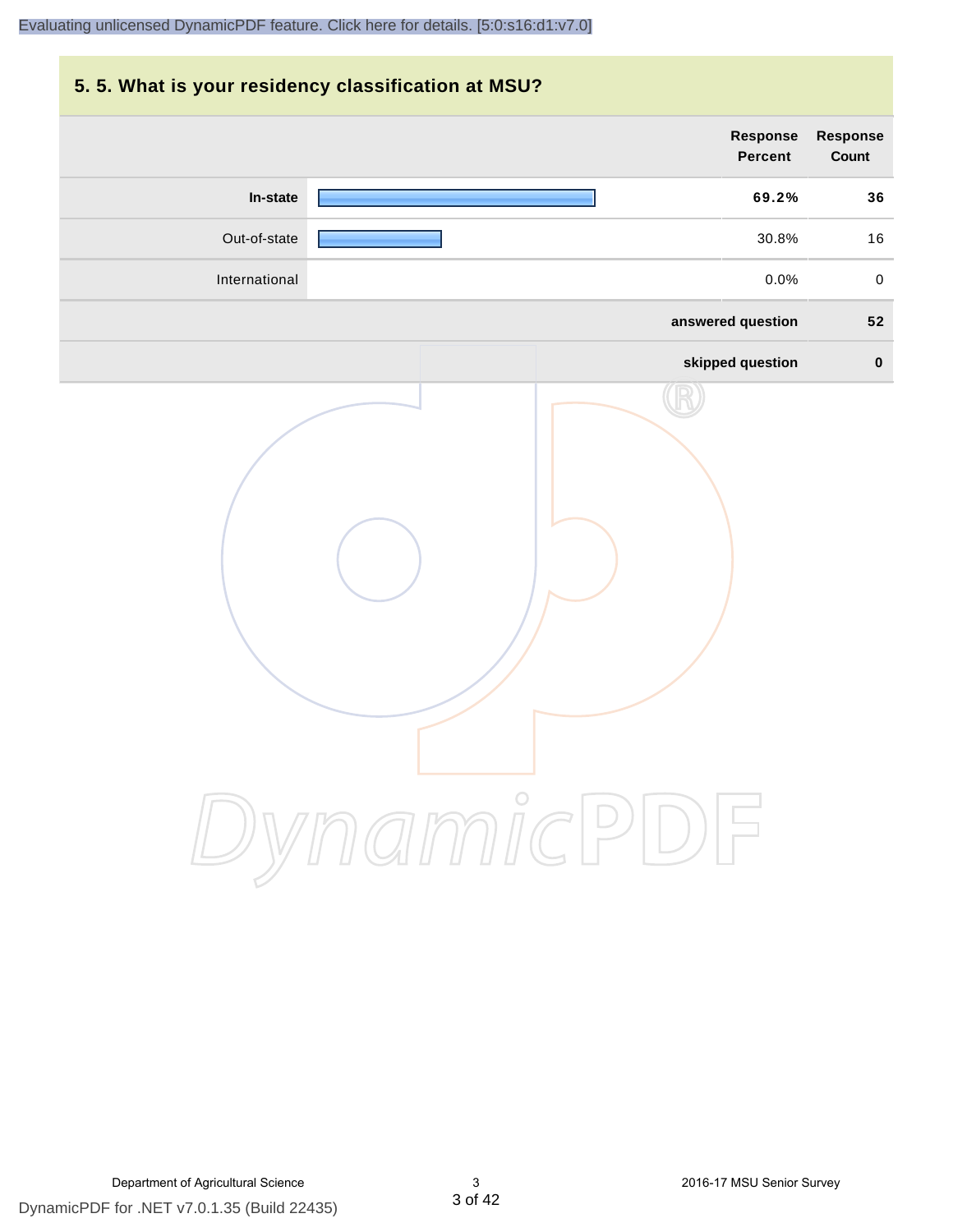| 5.5. What is your residency classification at MSU? |          |
|----------------------------------------------------|----------|
| answered question                                  | 52       |
| skipped question                                   | $\bf{0}$ |

#### **6. 6. Age**

|               |   | Response<br><b>Percent</b> | <b>Response</b><br>Count |
|---------------|---|----------------------------|--------------------------|
| 24 or younger |   | 90.4%                      | 47                       |
| 25-34         | ٠ | 5.8%                       | $\sqrt{3}$               |
| $35 - 44$     | ▄ | 3.8%                       | $\overline{2}$           |
| 45 or older   |   | 0.0%                       | $\mathbf 0$              |
|               |   | answered question          | 52                       |
|               |   | skipped question           | $\pmb{0}$                |

#### **7. 7. Has either of your parents received a bachelor's degree?**

|     | Response<br><b>Percent</b> | Response<br>Count |
|-----|----------------------------|-------------------|
| Yes | 42.3%<br>$\bigcirc$        | 22                |
| No  | 57.7%                      | 30                |
|     | answered question          | 52                |
|     | skipped question           | $\bf{0}$          |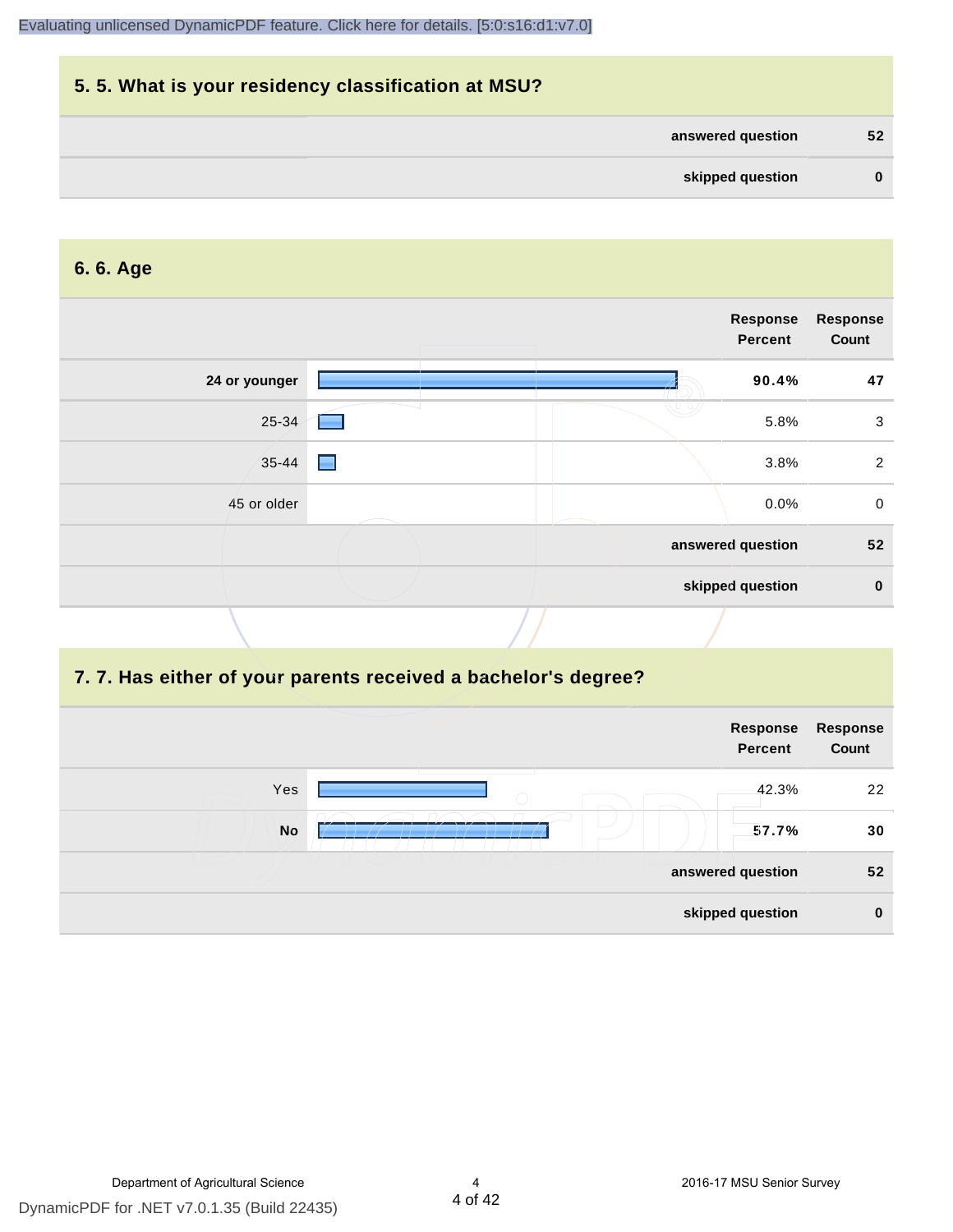#### **8. 8. Has either of your parents received a degree from MSU?**



| 9.9. What was your original entry status to MSU?    |                                   |                          |
|-----------------------------------------------------|-----------------------------------|--------------------------|
|                                                     | <b>Response</b><br><b>Percent</b> | <b>Response</b><br>Count |
| Freshman                                            | 57.7%                             | 30                       |
| Transfer from community<br>college/technical school | 34.6%                             | 18                       |
| Transfer from 4-yr institution                      | 7.7%                              | $\overline{4}$           |
|                                                     | answered question                 | 52                       |
|                                                     | skipped question                  | $\mathbf 0$              |

**10. 10. How many credits were transferred?**

|             | Response<br><b>Percent</b> | <b>Response</b><br>Count |
|-------------|----------------------------|--------------------------|
| 12 or fewer | 4.5%<br>$\Box$             | 1                        |
| 13-30       | 13.6%                      | 3                        |
| $31 - 60$   | 18.2%                      | $\overline{a}$           |
| Over 60     | 63.6%                      | 14                       |
|             | answered question          | 22                       |
|             | skipped question           | 30                       |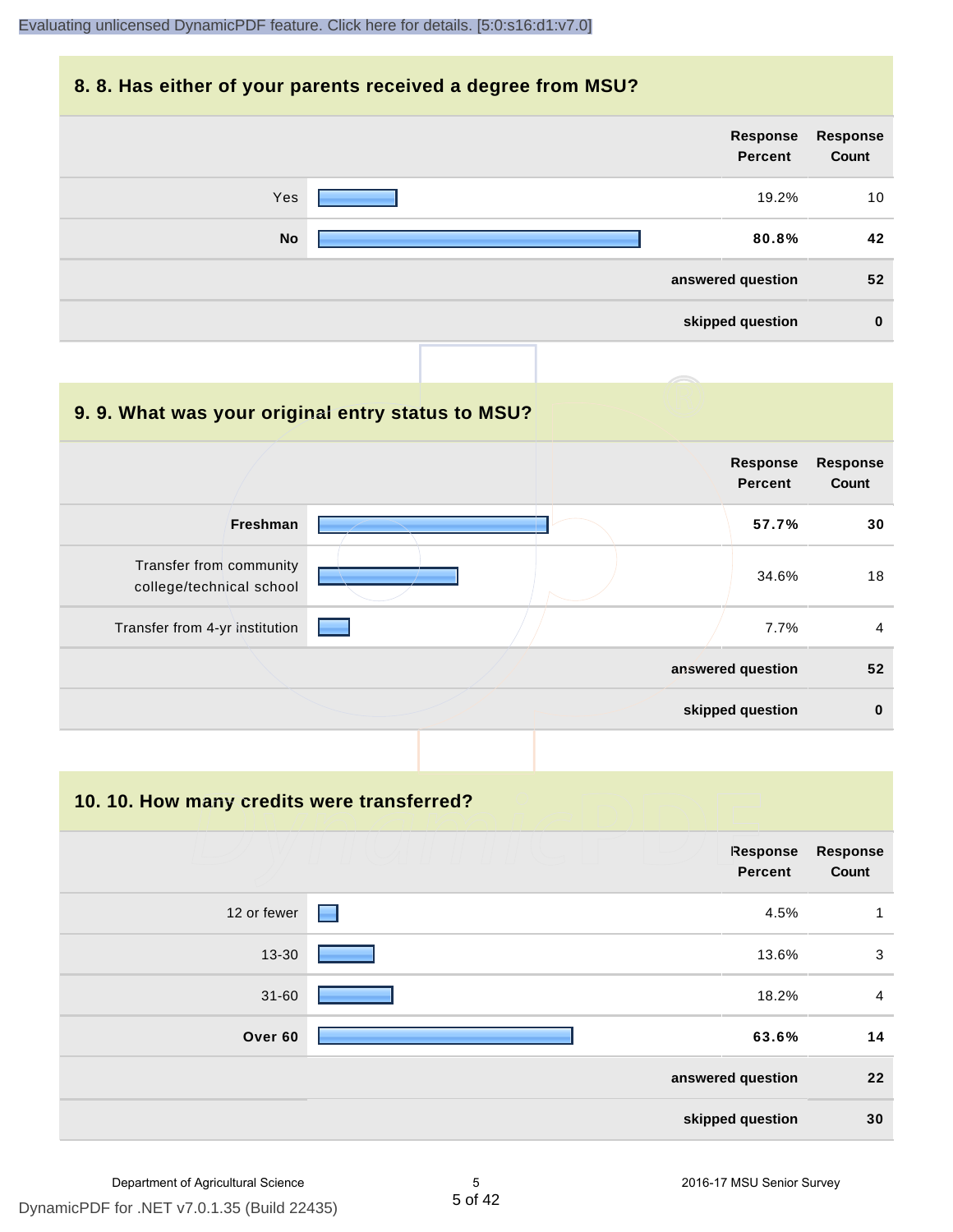#### **11. 11. Approximately what percent of your University Studies (general education) classes did you take at MSU?**

|                                                      |  | <b>Response</b><br><b>Percent</b> | <b>Response</b><br>Count |
|------------------------------------------------------|--|-----------------------------------|--------------------------|
| Under 25%                                            |  | 63.6%                             | 14                       |
| 25-49%                                               |  | 13.6%                             | 3                        |
| 50-74%                                               |  | 22.7%                             | $5\phantom{.0}$          |
| 75-100%                                              |  | 0.0%                              | $\mathbf 0$              |
|                                                      |  | answered question                 | 22                       |
|                                                      |  | skipped question                  | 30                       |
|                                                      |  |                                   |                          |
| 12. 12. What has been your attendance status at MSU? |  |                                   |                          |
|                                                      |  | <b>Response</b><br><b>Percent</b> | <b>Response</b><br>Count |
| <b>Primarily full-time</b>                           |  | 100.0%                            | 52                       |
| Primarily part-time                                  |  | 0.0%                              | $\pmb{0}$                |
|                                                      |  | answered question                 | 52                       |
|                                                      |  | skipped question                  | $\pmb{0}$                |

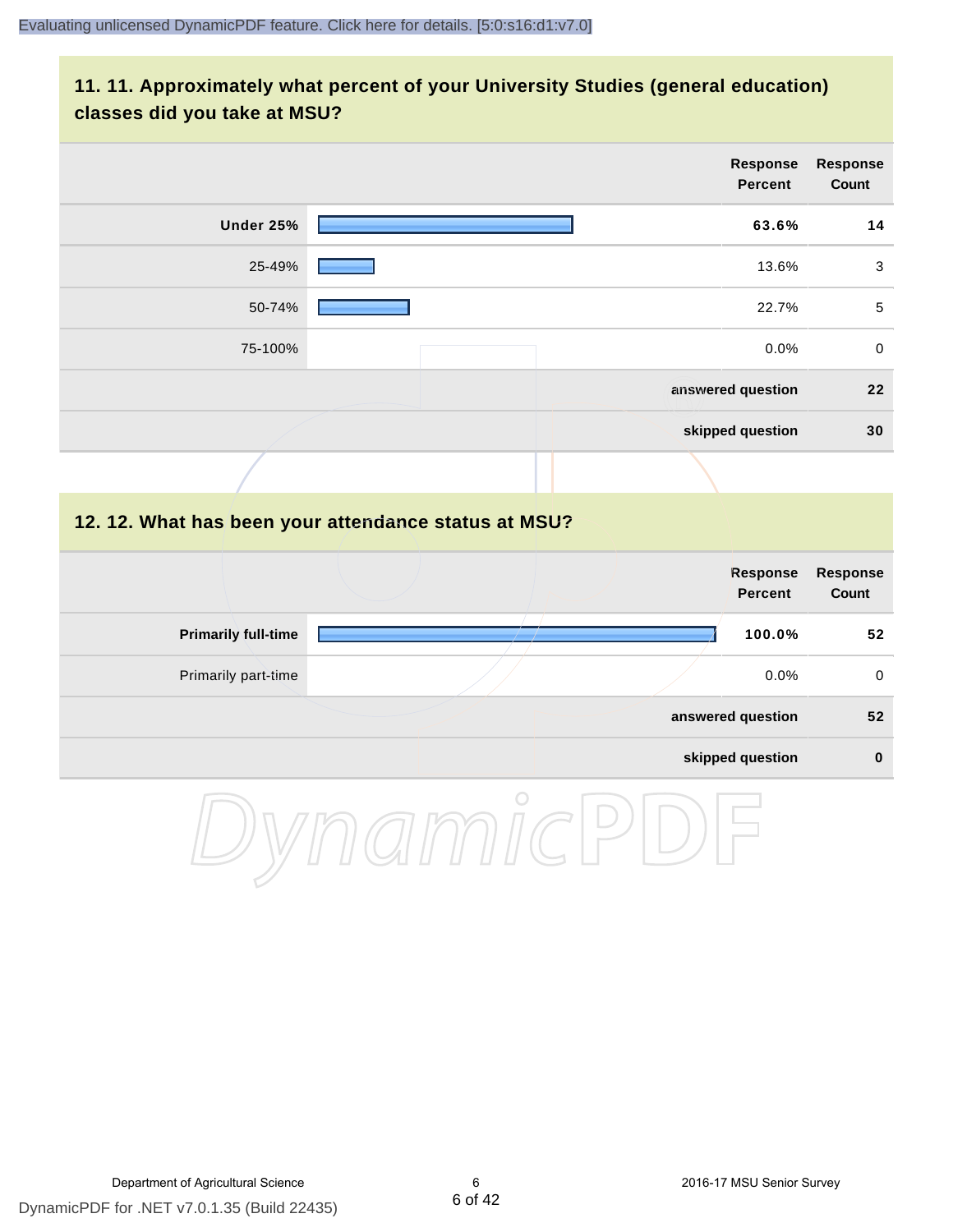#### **13. 13. In which Residential College are you a member?**

|                            | <b>Response</b><br><b>Percent</b> | <b>Response</b><br>Count  |
|----------------------------|-----------------------------------|---------------------------|
| Do not know                | 11.5%                             | $\,6$                     |
| <b>Clark College</b>       | 19.2%                             | 10                        |
| Elizabeth College          | 11.5%                             | $\,6\,$                   |
| Franklin-Springer Colleges | 5.8%                              | $\ensuremath{\mathsf{3}}$ |
| <b>Hart College</b>        | 7.7%                              | $\overline{4}$            |
| <b>Hester College</b>      | 9.6%                              | $\sqrt{5}$                |
| <b>Regents College</b>     | 5.8%                              | $\ensuremath{\mathsf{3}}$ |
| <b>Richmond College</b>    | 21.2%                             | 11                        |
| White College              | 7.7%                              | $\overline{\mathbf{4}}$   |
|                            | answered question                 | 52                        |
|                            | skipped question                  | $\pmb{0}$                 |

DynamicPDF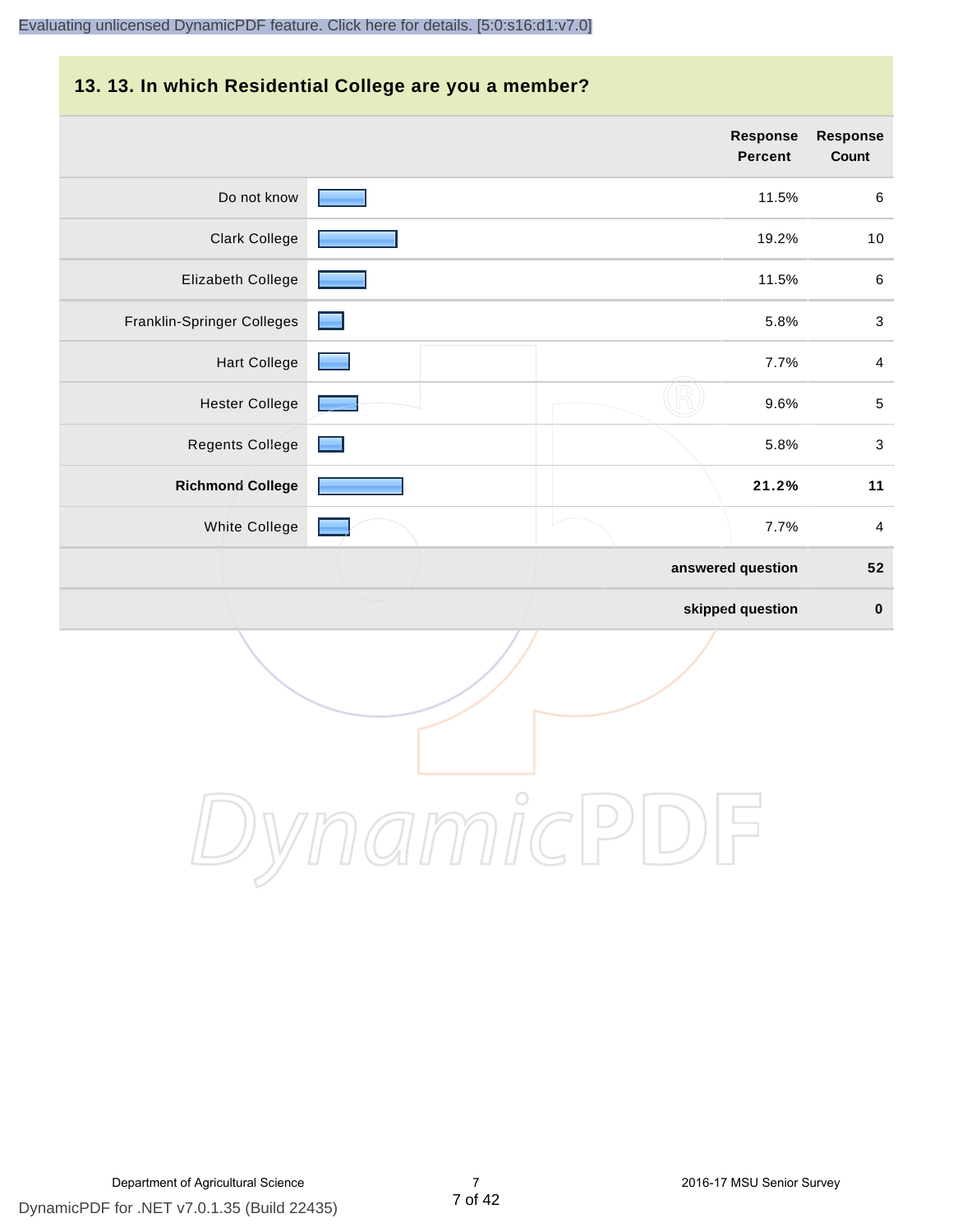### **13. 13. In which Residential College are you a member? answered question 52 skipped question 0**

#### **14. 14. Have you ever received any type of Financial Aid while at MSU? (scholarships, grants, work-study, etc.)**



**15. 15. How many years will it take you to complete your degree from the point of your initial enrollment in college (including any time at a previous institution)?**

|               |                   | <b>Response</b><br><b>Percent</b> | <b>Response</b><br>Count |
|---------------|-------------------|-----------------------------------|--------------------------|
| Two           |                   | 11.8%                             | $\,6\,$                  |
| Three         | $\bigcirc$        | 21.6%                             | 11                       |
| Four          |                   | 54.9%                             | 28                       |
| Five          |                   | 9.8%                              | $\sqrt{5}$               |
| Six           | П                 | 2.0%                              | $\mathbf{1}$             |
| More than six |                   | 0.0%                              | $\pmb{0}$                |
|               | answered question |                                   | 51                       |
|               |                   | skipped question                  | 1                        |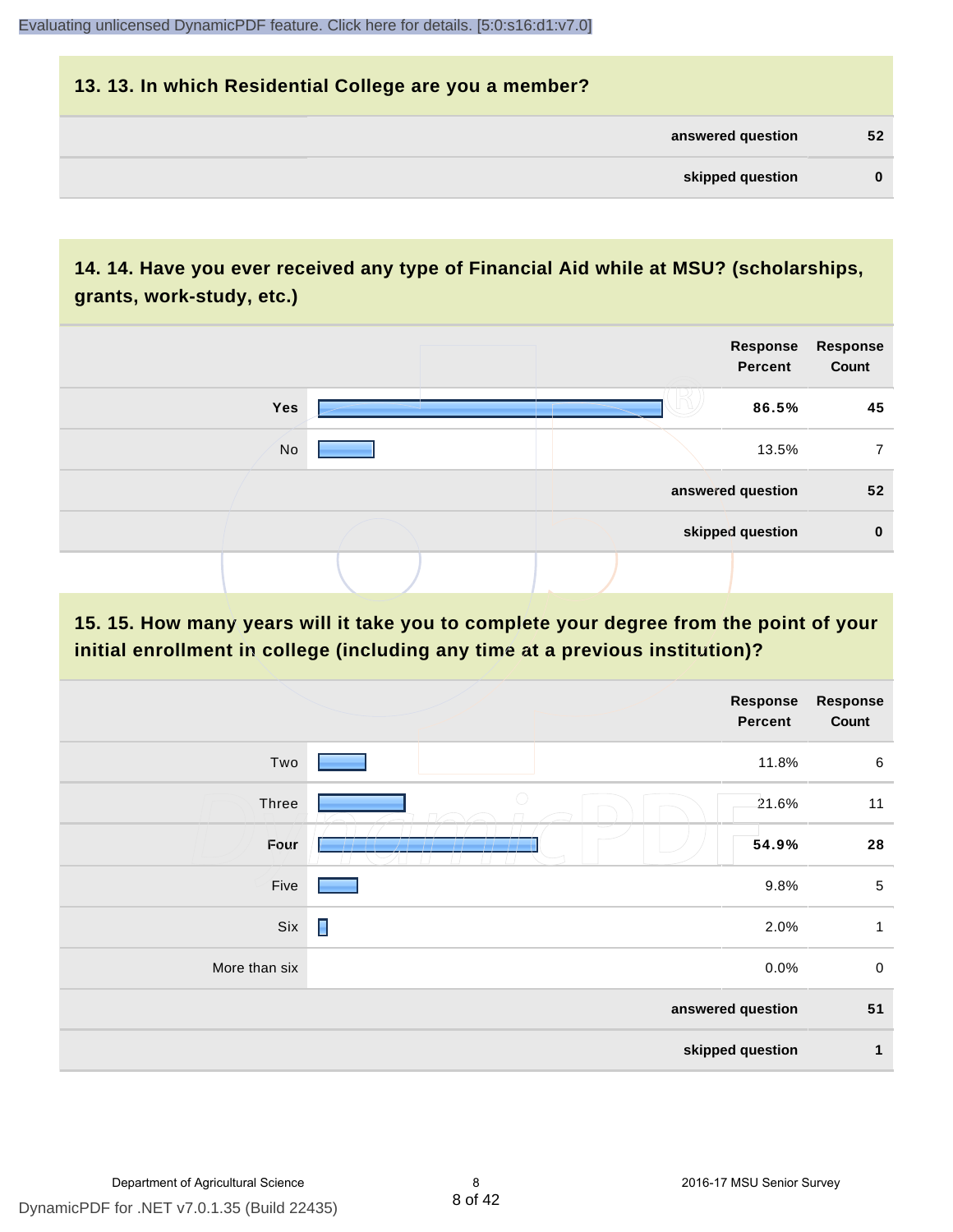#### **16. 16. In what range does your grade point average fall?**

|                | Response<br>Percent | Response<br>Count |
|----------------|---------------------|-------------------|
| Less than 2.00 | 0.0%                | $\mathbf 0$       |
| 2.00-2.50      | 5.8%                | $\mathfrak{S}$    |
| $2.51 - 3.00$  | 25.0%               | 13                |
| $3.01 - 3.50$  | 38.5%               | ${\bf 20}$        |
| $3.51 - 4.00$  | 30.8%               | 16                |
|                | answered question   | 52                |
|                | skipped question    | $\pmb{0}$         |
|                | micP                |                   |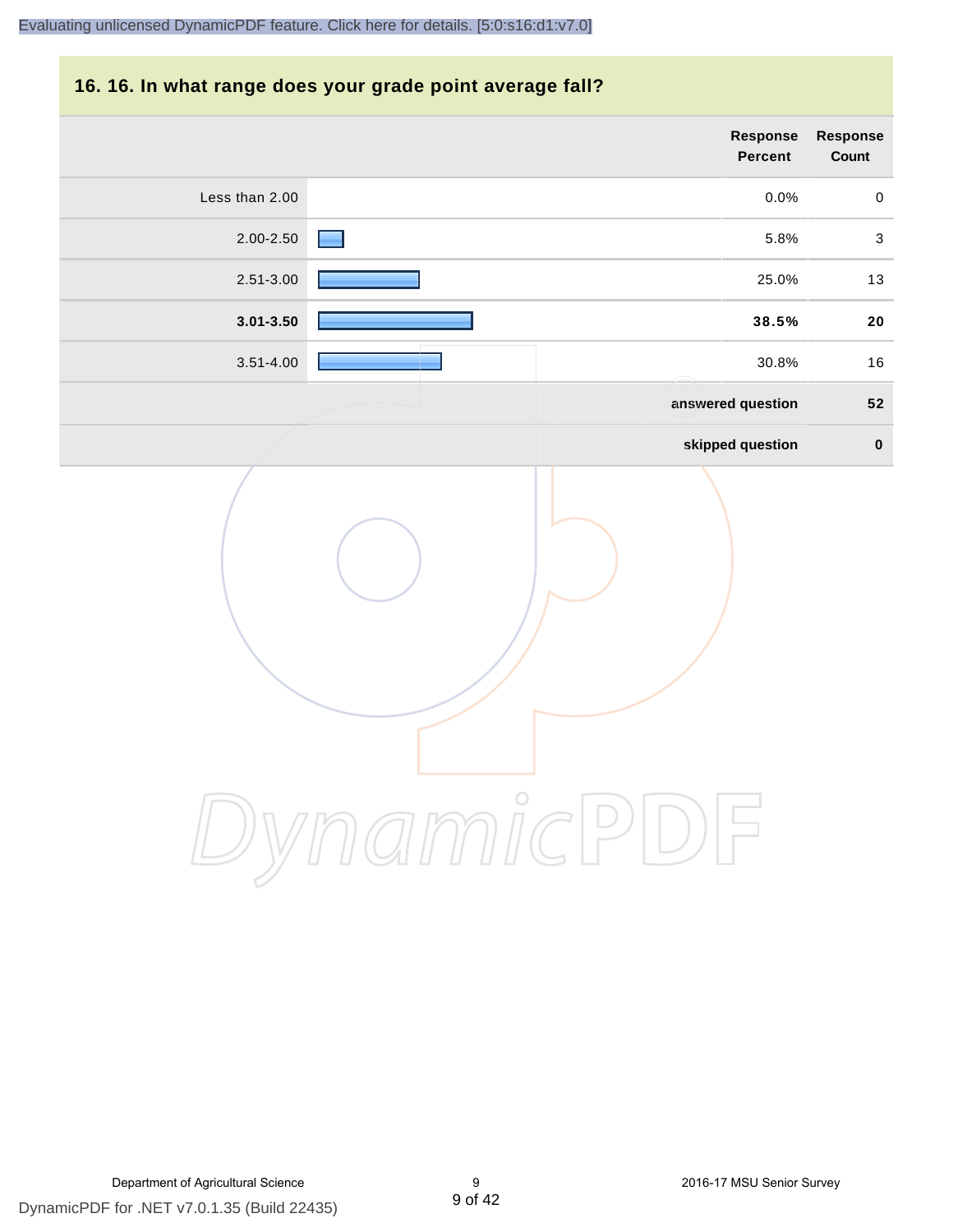|                                                          |                   | <b>Response</b><br><b>Percent</b> | <b>Response</b><br>Count |
|----------------------------------------------------------|-------------------|-----------------------------------|--------------------------|
| Accounting                                               |                   | 0.0%                              | $\,0\,$                  |
| Advertising                                              |                   | 0.0%                              | $\,0\,$                  |
| Agricultural Science & Technology<br>(associate's)       |                   | 5.8%                              | $\sqrt{3}$               |
| Agricultural Science (bachelor's)                        |                   | 96.2%                             | 50                       |
| Animal Technology/Animal-Equine                          |                   | 0.0%                              | $\,0\,$                  |
| Animal Technology/Vet Tech,<br>Pre-Vet                   |                   | 0.0%                              | $\,0\,$                  |
| <b>Applied Physics</b>                                   |                   | 0.0%                              | $\mathbf 0$              |
| Art                                                      |                   | 0.0%                              | $\,0\,$                  |
| <b>Athletic Training</b>                                 |                   | 0.0%                              | $\mathbf 0$              |
| Biology                                                  |                   | 0.0%                              | $\mathbf 0$              |
| <b>Business Administration</b><br>(associate's)          |                   | 0.0%                              | $\pmb{0}$                |
| <b>Business Administration</b><br>(bachelor's)           | $\bigcirc$        | 0.0%                              | $\mathbf 0$              |
| <b>Career &amp; Technical Education</b><br>(associate's) |                   | 0.0%                              | $\,0\,$                  |
| <b>Career &amp; Technical Education</b><br>(bachelor's)  |                   | 0.0%                              | $\mathbf 0$              |
| Chemistry                                                |                   | 0.0%                              | $\,0\,$                  |
| <b>Civil Engineering Technology</b><br>(associate's)     |                   | 0.0%                              | $\,0\,$                  |
|                                                          | answered question |                                   | ${\bf 52}$               |
|                                                          | skipped question  |                                   | $\pmb{0}$                |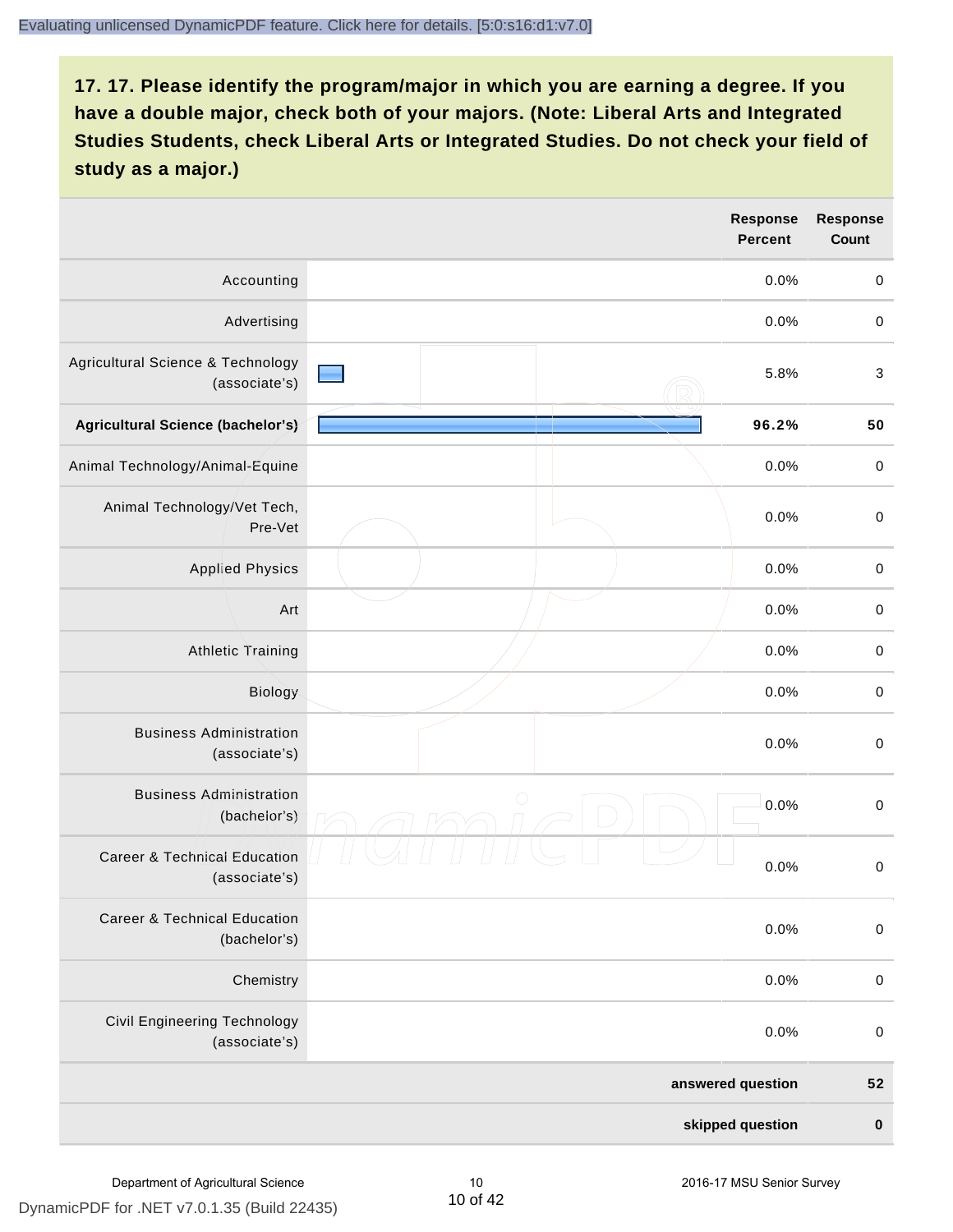| <b>Civil Engineering Technology</b><br>(bachelor's) | 0.0%               | $\mathbf 0$ |
|-----------------------------------------------------|--------------------|-------------|
| <b>Communication Disorders</b>                      | 0.0%               | $\mathbf 0$ |
| <b>Community Health</b>                             | 0.0%               | $\mathbf 0$ |
| <b>Computer Information Systems</b>                 | 0.0%               | $\,0\,$     |
| <b>Computer Science</b>                             | 0.0%               | $\mathbf 0$ |
| Creative Writing (BFA)                              | 0.0%               | $\mathbf 0$ |
| <b>Criminal Justice</b>                             | 0.0%               | $\mathbf 0$ |
| Economics                                           | 0.0%               | $\mathbf 0$ |
| <b>Electromechanical Engineering</b><br>Technology  | 0.0%               | $\mathbf 0$ |
| <b>Elementary School Education</b>                  | 0.0%               | $\mathbf 0$ |
| Engineering Graphics & Design                       | 0.0%               | $\mathbf 0$ |
| <b>Engineering Physics</b>                          | 0.0%               | $\mathbf 0$ |
| English                                             | 0.0%               | $\mathbf 0$ |
| English Education (TESOL)                           | 0.0%<br>$\bigcirc$ | $\pmb{0}$   |
| <b>Exercise Science</b>                             | 0.0%               | $\pmb{0}$   |
| Finance                                             | 0.0%               | $\,0\,$     |
| French                                              | 0.0%               | $\pmb{0}$   |
| General Studies (associate's)                       | 0.0%               | $\mathbf 0$ |
| Geosciences                                         | 0.0%               | $\pmb{0}$   |
| German                                              | 0.0%               | $\mathbf 0$ |
|                                                     | answered question  | 52          |
|                                                     | skipped question   | $\pmb{0}$   |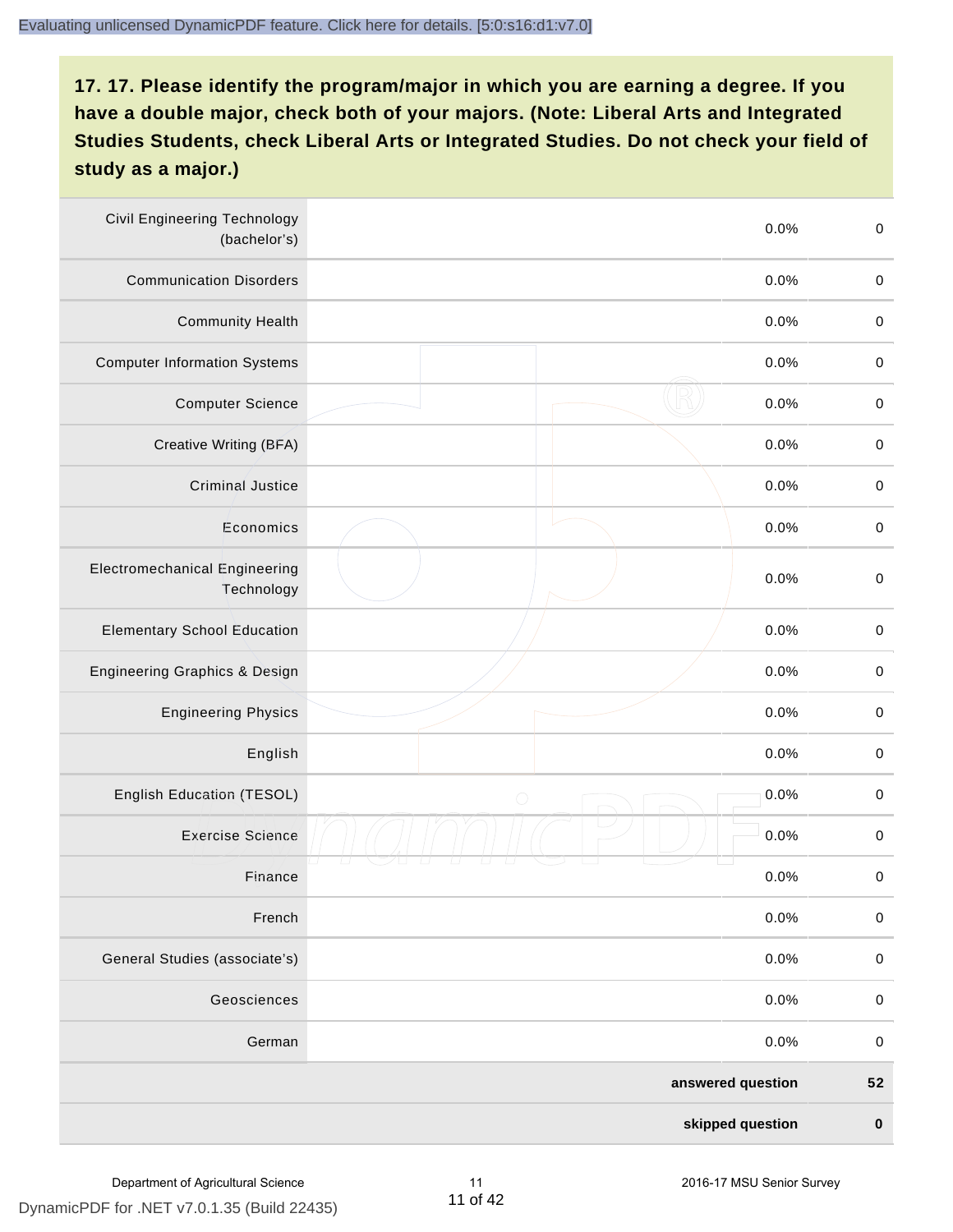| <b>Graphic Communications Media</b>            | 0.0%               | $\mathbf 0$ |
|------------------------------------------------|--------------------|-------------|
| Health & Physical Education                    | 0.0%               | $\mathbf 0$ |
| <b>Health Information Administration</b>       | 0.0%               | $\mathbf 0$ |
| History                                        | 0.0%               | $\pmb{0}$   |
| <b>Industrial Technology</b><br>(associate's)  | 0.0%               | $\mathbf 0$ |
| Integrated Studies (BIS)                       | 0.0%               | $\mathbf 0$ |
| Interdisciplinary Early Childhood<br>Education | 0.0%               | $\mathbf 0$ |
| <b>Interior Design</b>                         | 0.0%               | $\pmb{0}$   |
| <b>International Business</b>                  | 0.0%               | $\pmb{0}$   |
| <b>International Studies</b>                   | 0.0%               | $\mathbf 0$ |
| Japanese                                       | 0.0%               | $\pmb{0}$   |
| Journalism                                     | 0.0%               | $\pmb{0}$   |
| Learning & Behavior Disorders                  | 0.0%               | $\pmb{0}$   |
| <b>Liberal Arts</b>                            | 0.0%<br>$\bigcirc$ | $\pmb{0}$   |
| Logistics & Supply Chain<br>Management         | 0.0%               | $\mathbf 0$ |
| Management                                     | 0.0%               | $\pmb{0}$   |
| <b>Manufacturing Technology</b>                | 0.0%               | $\mathbf 0$ |
| Marketing                                      | 0.0%               | $\mathbf 0$ |
| Mathematics                                    | 0.0%               | $\,0\,$     |
|                                                | answered question  | 52          |
|                                                | skipped question   | $\pmb{0}$   |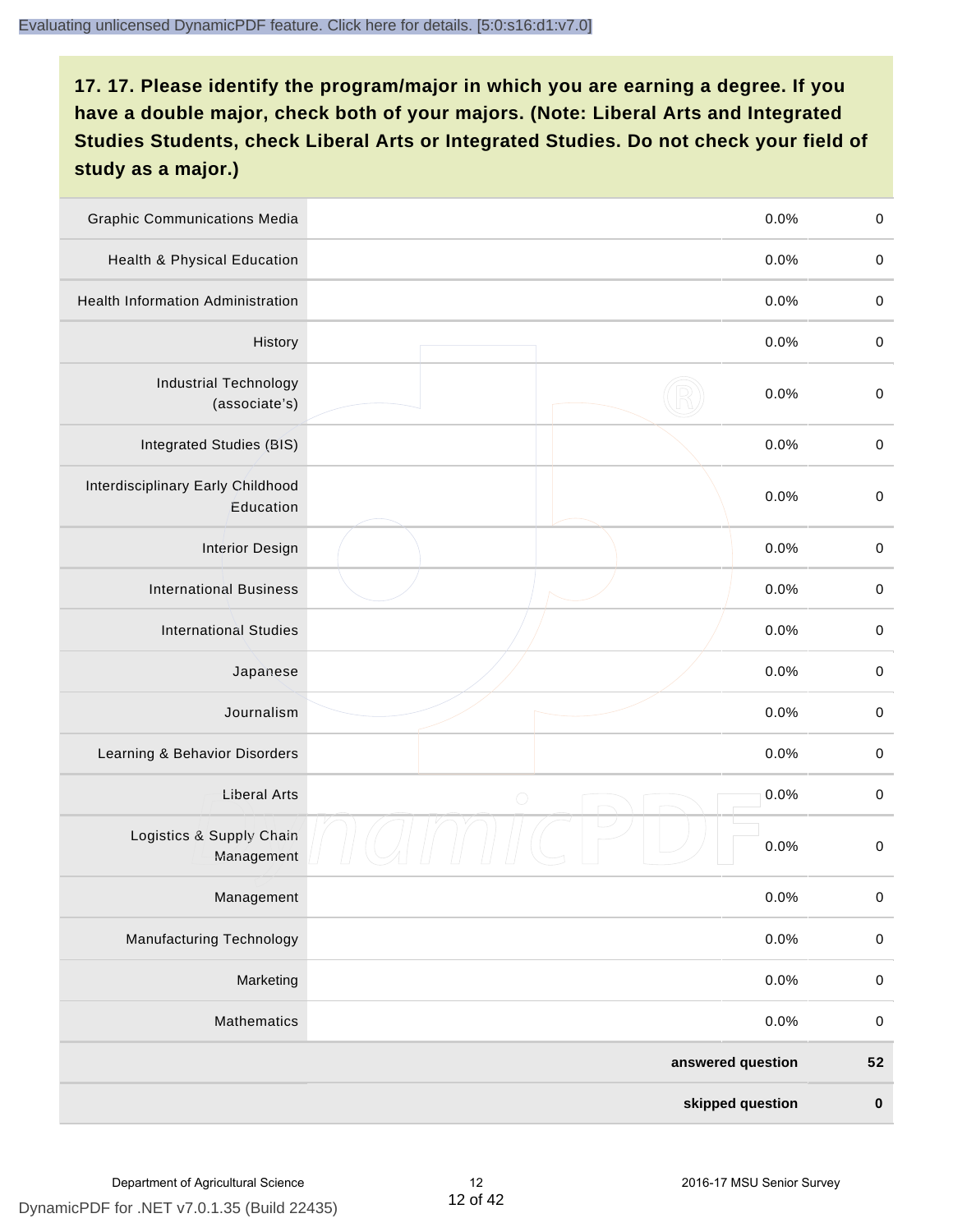| Middle School Education                   | 0.0%               | $\,0\,$     |
|-------------------------------------------|--------------------|-------------|
| Music                                     | 0.0%               | $\pmb{0}$   |
| <b>Music Business</b>                     | 0.0%               | $\mathbf 0$ |
| Nonprofit Leadership Studies              | 0.0%               | $\pmb{0}$   |
| Nursing                                   | 0.0%               | $\pmb{0}$   |
| Nursing/RN to BSN                         | 0.0%               | $\,0\,$     |
| Nutrition, Dietetics, & Food Mgmt         | 0.0%               | $\pmb{0}$   |
| Occupational Safety and Health            | 0.0%               | $\mathbf 0$ |
| Organizational Communication              | 0.0%               | $\pmb{0}$   |
| Philosophy                                | 0.0%               | $\pmb{0}$   |
| Physics                                   | 0.0%               | $\,0\,$     |
| <b>Political Science</b>                  | 0.0%               | $\mathbf 0$ |
| Psychology                                | 0.0%               | $\mathbf 0$ |
| <b>Public Administration</b>              | 0.0%               | $\pmb{0}$   |
| <b>Public Relations</b>                   | 0.0%<br>$\bigcirc$ | $\pmb{0}$   |
| <b>Recreation &amp; Leisure Services</b>  | 0.0%               | $\pmb{0}$   |
| Social Work                               | 0.0%               | $\pmb{0}$   |
| Sociology                                 | 0.0%               | $\mathbf 0$ |
| Spanish                                   | 0.0%               | $\mathbf 0$ |
| <b>Telecommunications Systems</b><br>Mgmt | 0.0%               | $\mathbf 0$ |
|                                           | answered question  | ${\bf 52}$  |
|                                           | skipped question   | $\pmb{0}$   |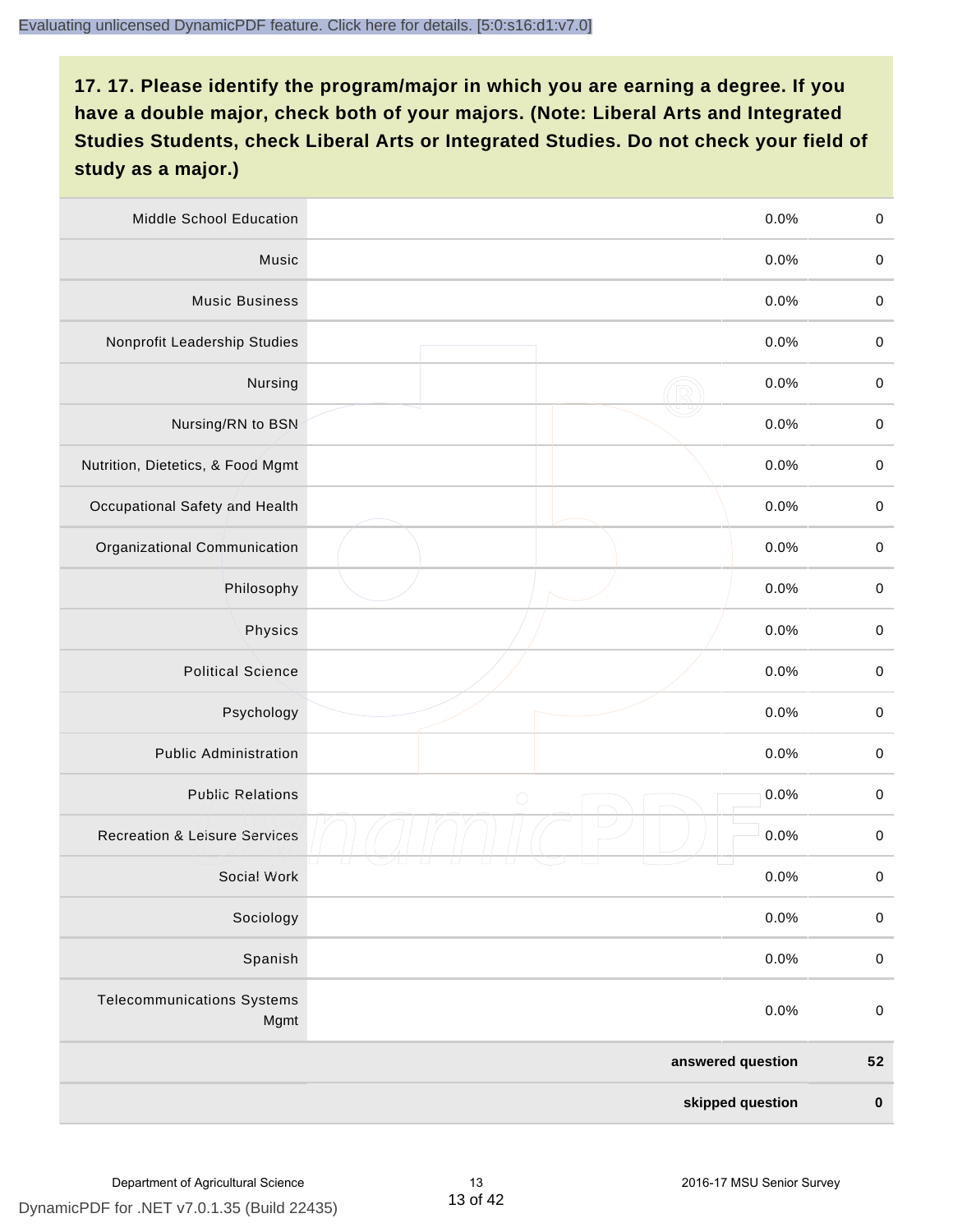| 0  | $0.0\%$           | <b>Television Production</b>    |
|----|-------------------|---------------------------------|
| 0  | $0.0\%$           | Theatre                         |
| 0  | $0.0\%$           | Wildlife & Conservation Biology |
| 52 | answered question |                                 |
| 0  | skipped question  |                                 |
|    | J 9               |                                 |

#### **18. 20. What is the highest degree you eventually hope to receive?**

|                      |                | <b>Response</b><br>Percent | <b>Response</b><br>Count |
|----------------------|----------------|----------------------------|--------------------------|
| Associate            | $\blacksquare$ | 1.9%                       | 1                        |
| <b>Baccalaureate</b> |                | 67.3%                      | 35                       |
| Graduate             |                | 30.8%                      | 16                       |
| Professional         |                | 0.0%                       | $\pmb{0}$                |
|                      |                | answered question          | 52                       |
|                      |                | skipped question           | $\mathbf 0$              |
|                      |                |                            |                          |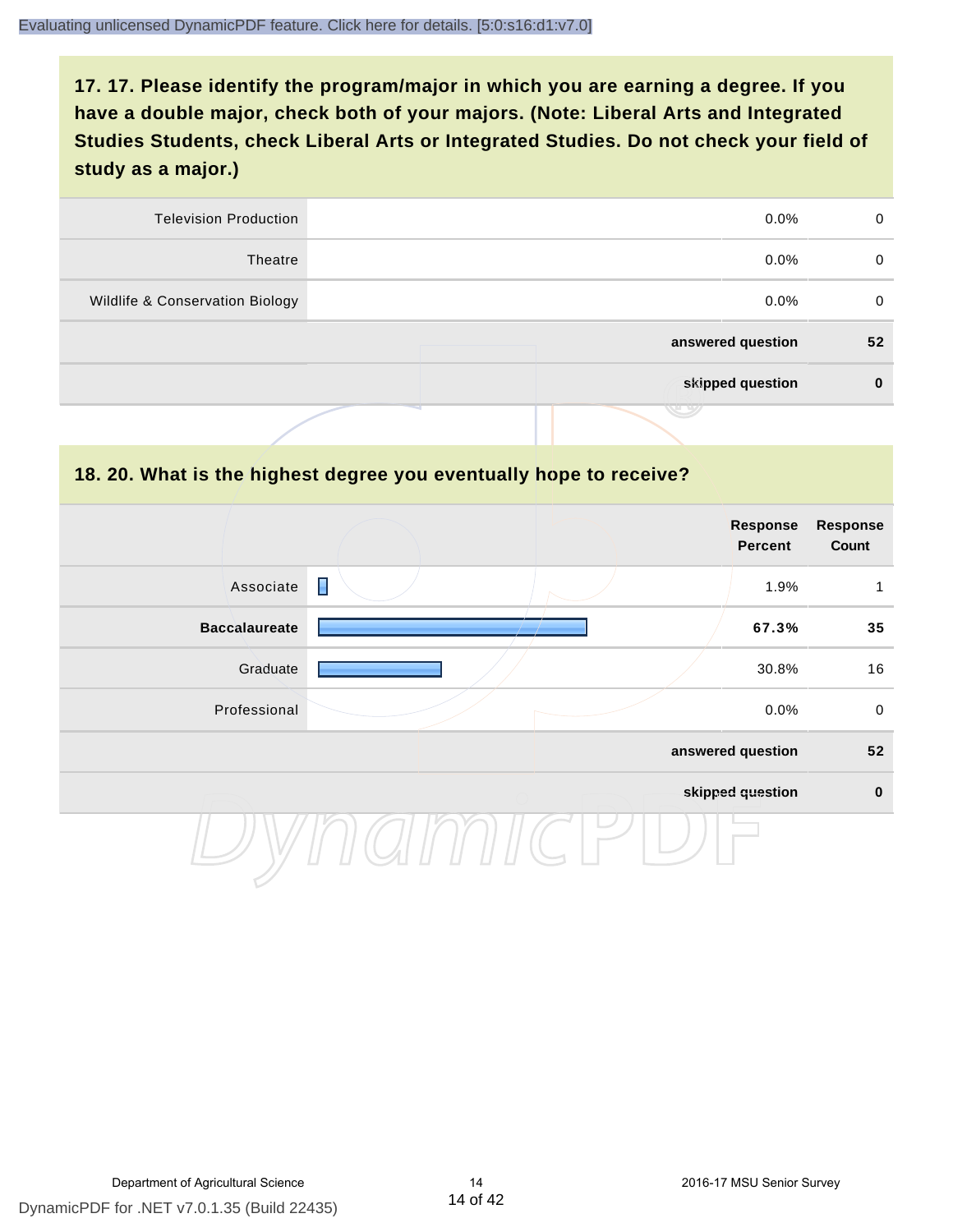| 19. 21. Which best describes your situation? |                                   |                                 |
|----------------------------------------------|-----------------------------------|---------------------------------|
|                                              | <b>Response</b><br><b>Percent</b> | <b>Response</b><br><b>Count</b> |
| Did not change major/area                    | 63.5%                             | 33                              |
| Did not initially declare major/area         | 0.0%                              | $\mathbf 0$                     |
| Changed major/area                           | 36.5%                             | 19                              |
|                                              | answered question                 | 52                              |
|                                              | skipped question                  | $\bf{0}$                        |
|                                              | DynamicPDF                        |                                 |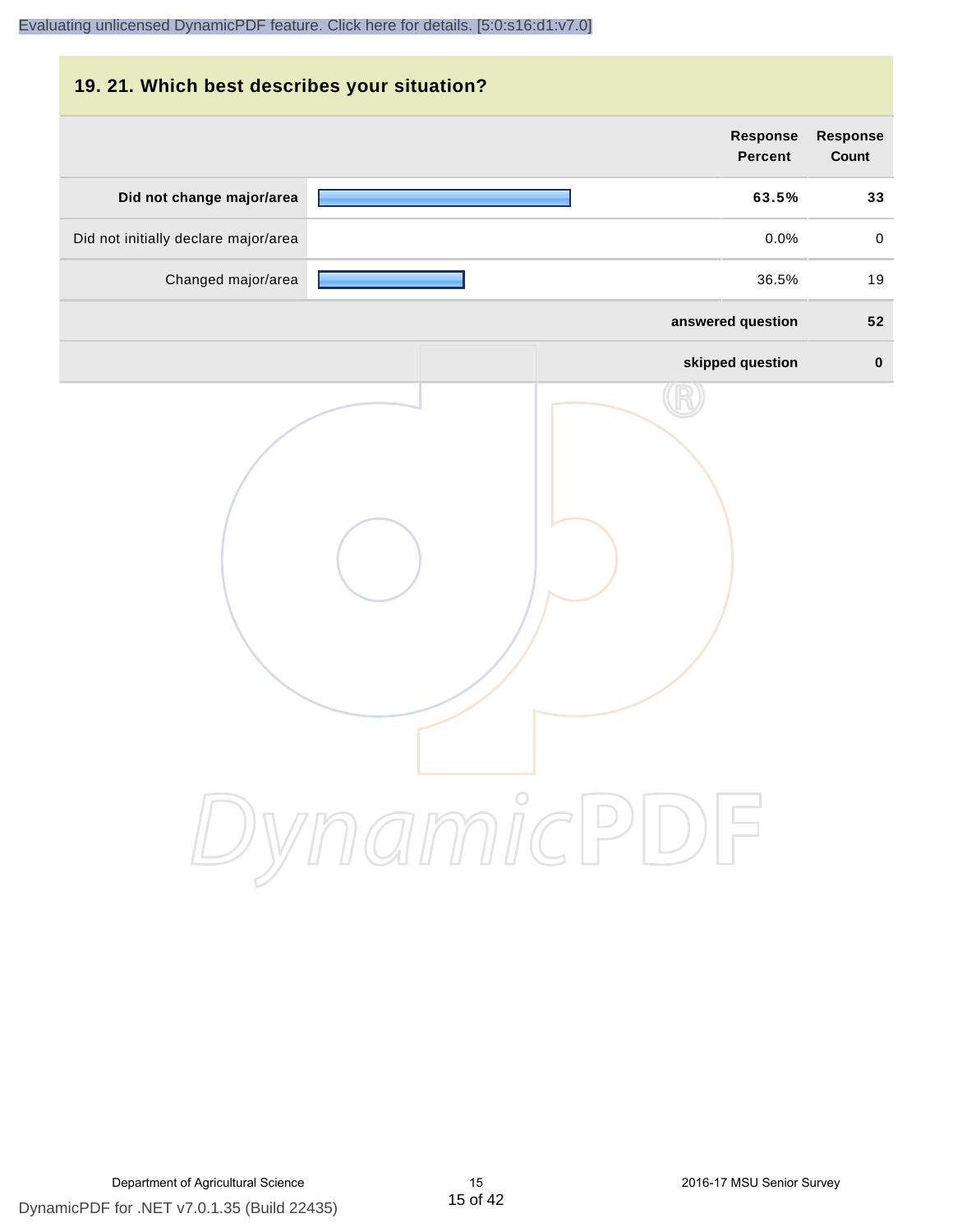# **19. 21. Which best describes your situation? answered question 52 skipped question 0**

#### **20. 22. While school was in session during the past year, how many hours per week, on average, did you work for pay?**

|                    |                | Response<br>Percent | <b>Response</b><br>Count |
|--------------------|----------------|---------------------|--------------------------|
| Did not work       |                | 15.4%               | 8                        |
| Worked 1-10 hrs    |                | 13.5%               | $\overline{7}$           |
| Worked 11-20 hrs   |                | 26.9%               | 14                       |
| Worked 21-30 hrs   |                | 28.8%               | 15                       |
| Worked 31-40 hrs   |                | 13.5%               | $\overline{7}$           |
| Worked over 40 hrs | $\blacksquare$ | 1.9%                | 1                        |
|                    |                | answered question   | 52                       |
|                    |                | skipped question    | $\mathbf 0$              |

#### **21. 23. For the most part, were classes offered at times convenient to you?**

|            | Response<br>Percent | <b>Response</b><br>Count |
|------------|---------------------|--------------------------|
| <b>Yes</b> | 98.1%               | 51                       |
| No         | Γ<br>1.9%           |                          |
|            | answered question   | 52                       |
|            | skipped question    | $\bf{0}$                 |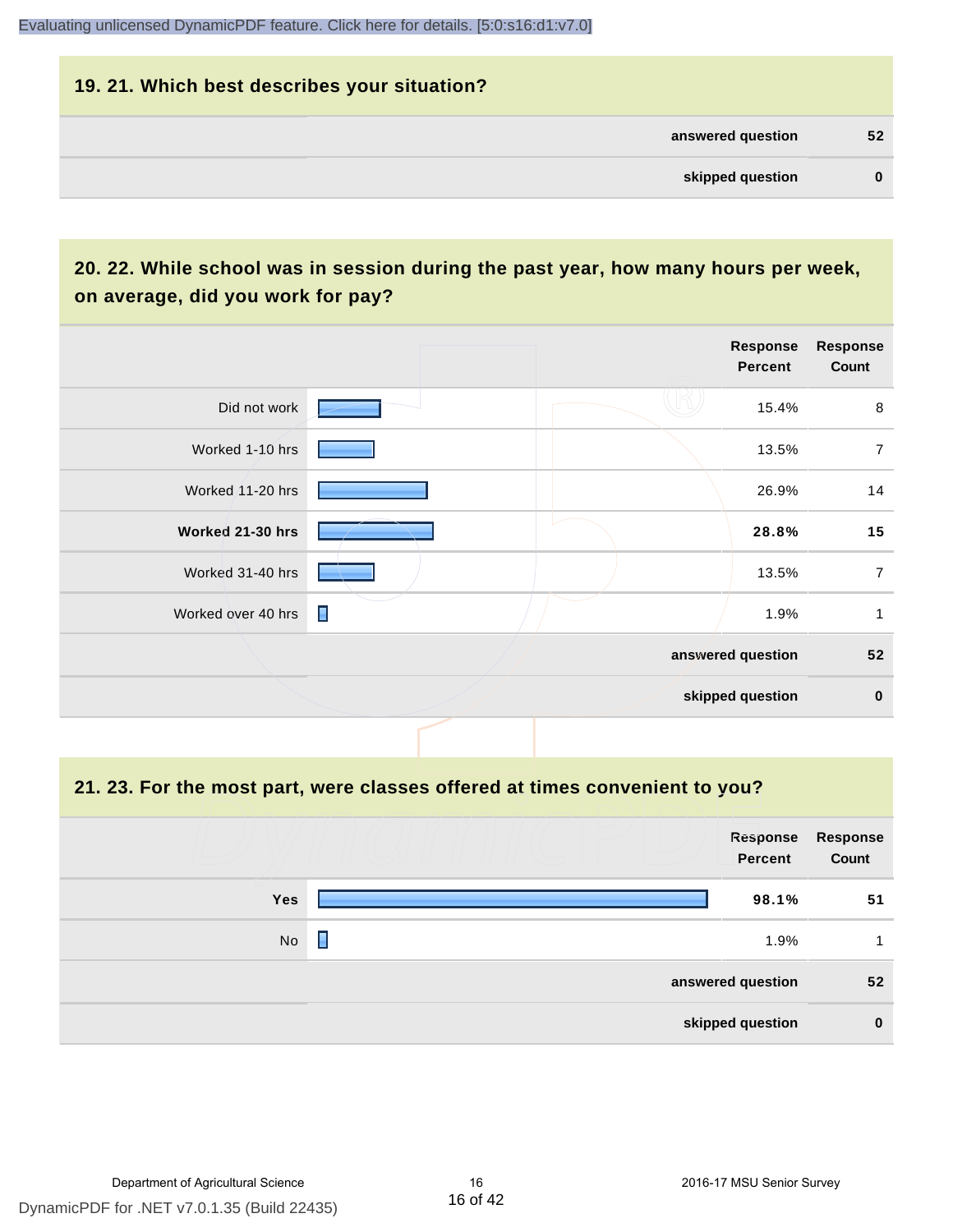#### **22. 24. What time would you have preferred?**

|                | Response<br>Percent | <b>Response</b><br>Count |
|----------------|---------------------|--------------------------|
| Late afternoon | 0.0%                | $\pmb{0}$                |
| Evening        | 0.0%                | $\pmb{0}$                |
| Weekend        | 0.0%                | $\mathbf 0$              |
| During the day | 100.0%              | 1                        |
| Online         | 0.0%                | $\mathbf 0$              |
|                | answered question   | $\mathbf{1}$             |
|                | skipped question    | 51                       |
|                |                     |                          |

#### **23. 25. Which best describes the location where you completed the majority of your courses?**

|                        |                | <b>Response</b><br><b>Percent</b> | <b>Response</b><br>Count |
|------------------------|----------------|-----------------------------------|--------------------------|
| <b>Murray</b>          |                | 98.1%                             | 51                       |
| Paducah                |                | 0.0%                              | $\,0\,$                  |
| Ft. Campbell           |                | 0.0%                              | $\,0\,$                  |
| Madisonville           | $\bigcirc$     | 0.0%                              | $\,0\,$                  |
| Hopkinsville           |                | 0.0%                              | $\mathbf 0$              |
| Henderson              |                | 0.0%                              | $\mathbf 0$              |
| Online                 |                | 0.0%                              | $\,0\,$                  |
| Other (please specify) | $\blacksquare$ | 1.9%                              | $\mathbf{1}$             |
|                        |                | answered question                 | ${\bf 52}$               |
|                        |                | skipped question                  | $\pmb{0}$                |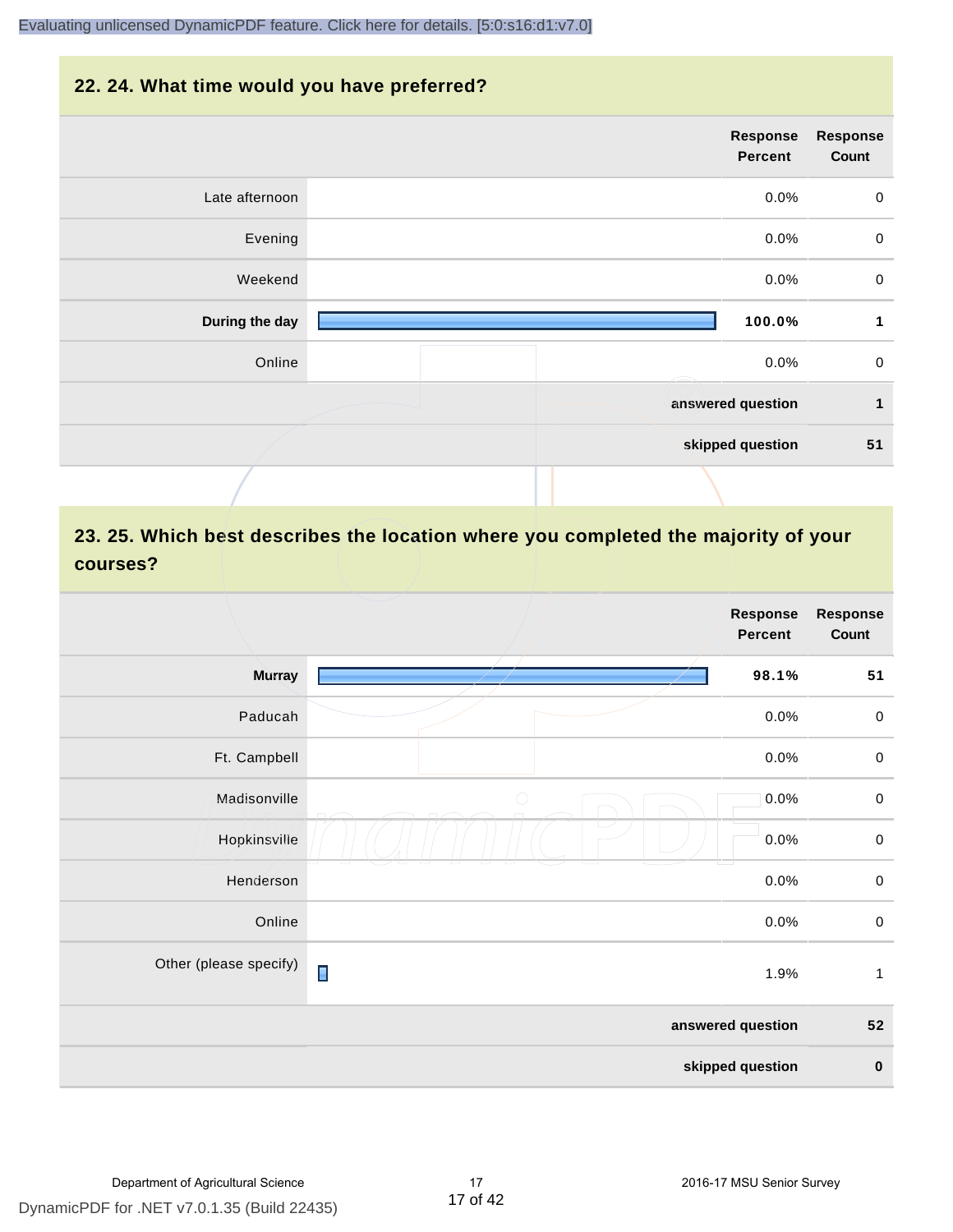#### **24. 26. Did you take any online courses while at Murray State?**

| Response<br>Count | Response<br>Percent |     |
|-------------------|---------------------|-----|
| 47                | 90.4%               | Yes |
| 5                 | 9.6%                | No  |
| 52                | answered question   |     |
| $\bf{0}$          | skipped question    |     |
|                   |                     |     |

#### **25. 27. Did it take you an extra semester or more to complete degree requirements at Murray State?**

| Response<br>Count | Response<br>Percent |                          |            |  |
|-------------------|---------------------|--------------------------|------------|--|
| 6                 | 11.5%               |                          | Yes        |  |
| 46                | 88.5%               | $\overline{\phantom{a}}$ | ${\sf No}$ |  |
| 52                | answered question   |                          |            |  |
| $\pmb{0}$         | skipped question    |                          |            |  |
|                   |                     | $\circ$                  |            |  |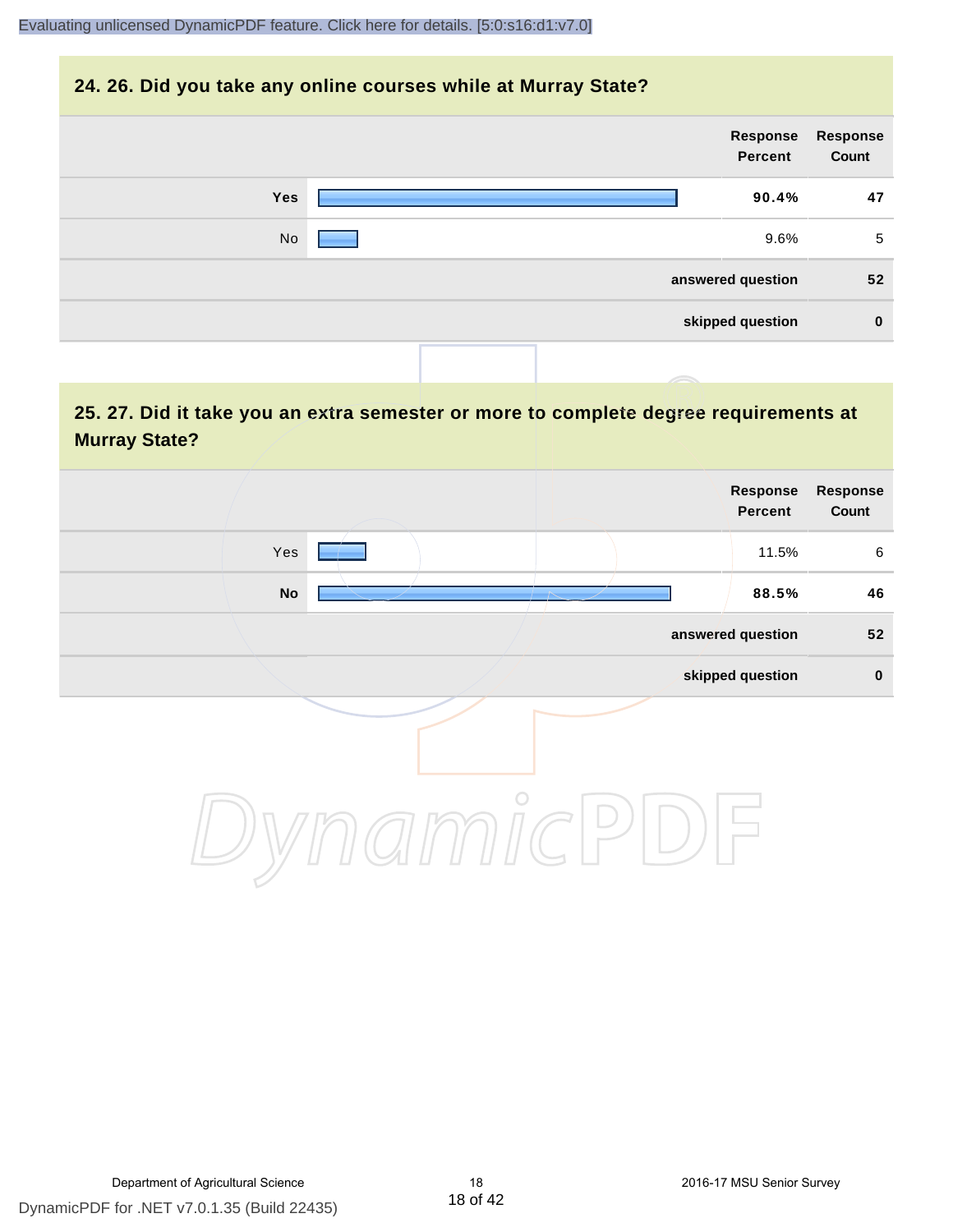### **26. 28. Why did it take you an extra semester or more?**

|                                                                 |            | <b>Response</b><br><b>Percent</b> | <b>Response</b><br>Count |
|-----------------------------------------------------------------|------------|-----------------------------------|--------------------------|
| Work obligation limited my<br>enrollment.                       |            | 0.0%                              | $\pmb{0}$                |
| Family obligations limited my<br>enrollment.                    |            | 16.7%                             | $\mathbf{1}$             |
| Tuition and other costs of<br>attendance limited my enrollment. |            | 0.0%                              | $\mathbf 0$              |
| A decision to change majors<br>added to my requirements.        |            | 50.0%                             | $\mathbf 3$              |
| A required course or courses were<br>not offered.               |            | 16.7%                             | $\mathbf{1}$             |
| Credits were lost transferring to<br>Murray State.              |            | 16.7%                             | $\mathbf{1}$             |
| Other (please specify)                                          |            | 0.0%                              | $\pmb{0}$                |
|                                                                 |            | answered question                 | $\bf 6$                  |
|                                                                 |            | skipped question                  | 46                       |
|                                                                 | $\bigcirc$ |                                   |                          |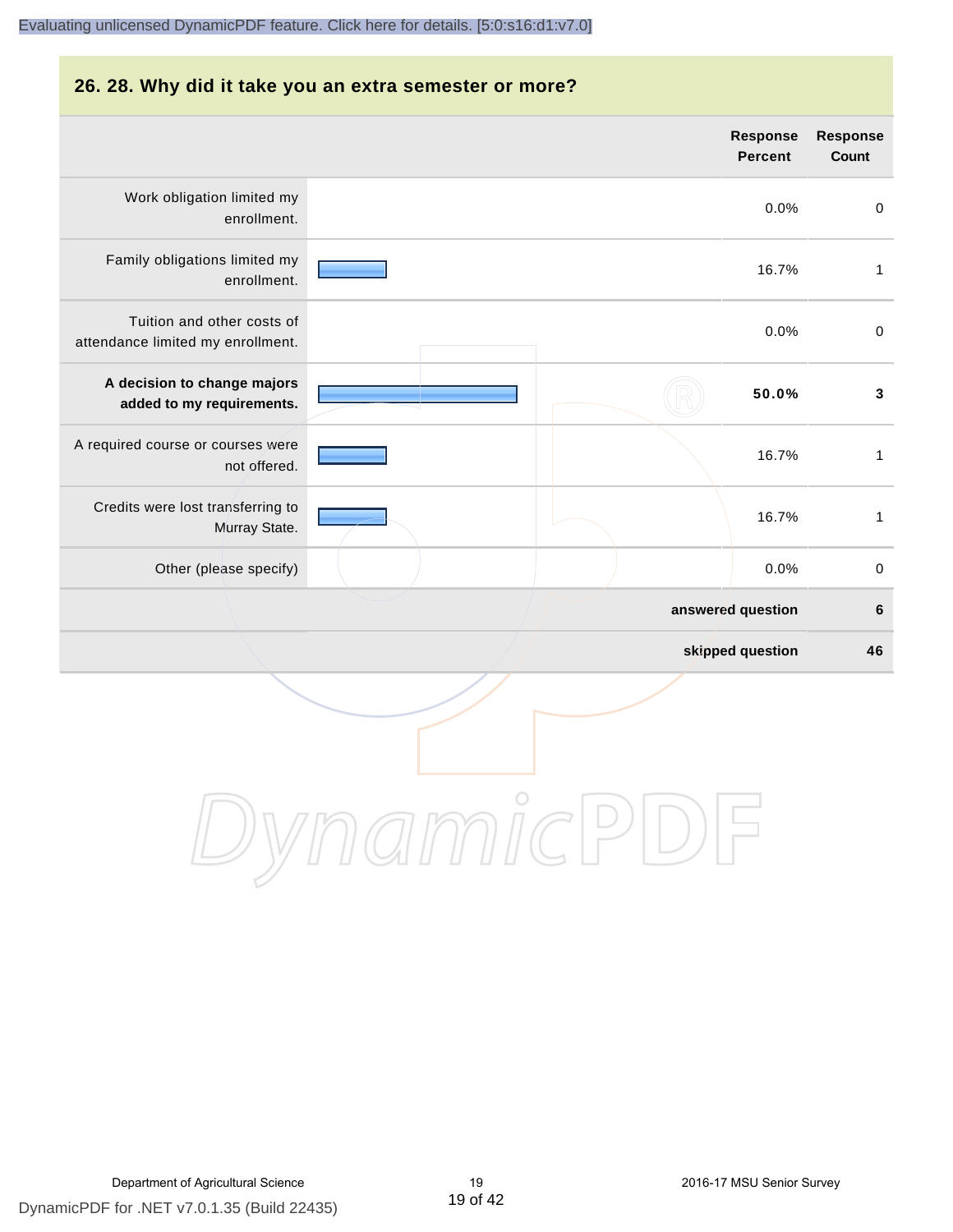

#### **27. 29. Did you have trouble getting any course(s) you needed while at Murray State?**

|                                                                            |  | <b>Response</b><br><b>Percent</b> | <b>Response</b><br>Count |
|----------------------------------------------------------------------------|--|-----------------------------------|--------------------------|
| Yes                                                                        |  | 28.8%                             | 15                       |
| <b>No</b>                                                                  |  | 71.2%                             | 37                       |
|                                                                            |  | answered question                 | 52                       |
|                                                                            |  | skipped question                  | $\bf{0}$                 |
|                                                                            |  |                                   |                          |
| 28. 30. Why did you have trouble getting the course?                       |  |                                   |                          |
|                                                                            |  | Response<br><b>Percent</b>        | Response<br><b>Count</b> |
| The course was not offered the<br>semester I needed it.                    |  | 33.3%                             | 5                        |
| The course was not offered at<br>hours convenient to my work<br>schedule.  |  | 6.7%                              | $\mathbf{1}$             |
| The course was not offered at<br>hours suitable for my school<br>schedule. |  | 6.7%                              | $\mathbf{1}$             |
| All course sections were closed.                                           |  | 53.3%                             | $\pmb{8}$                |
| I was unaware of the prerequisites<br>for the course.                      |  | 0.0%                              | $\mathbf 0$              |
|                                                                            |  | answered question                 | 15                       |
|                                                                            |  | skipped question                  | 37                       |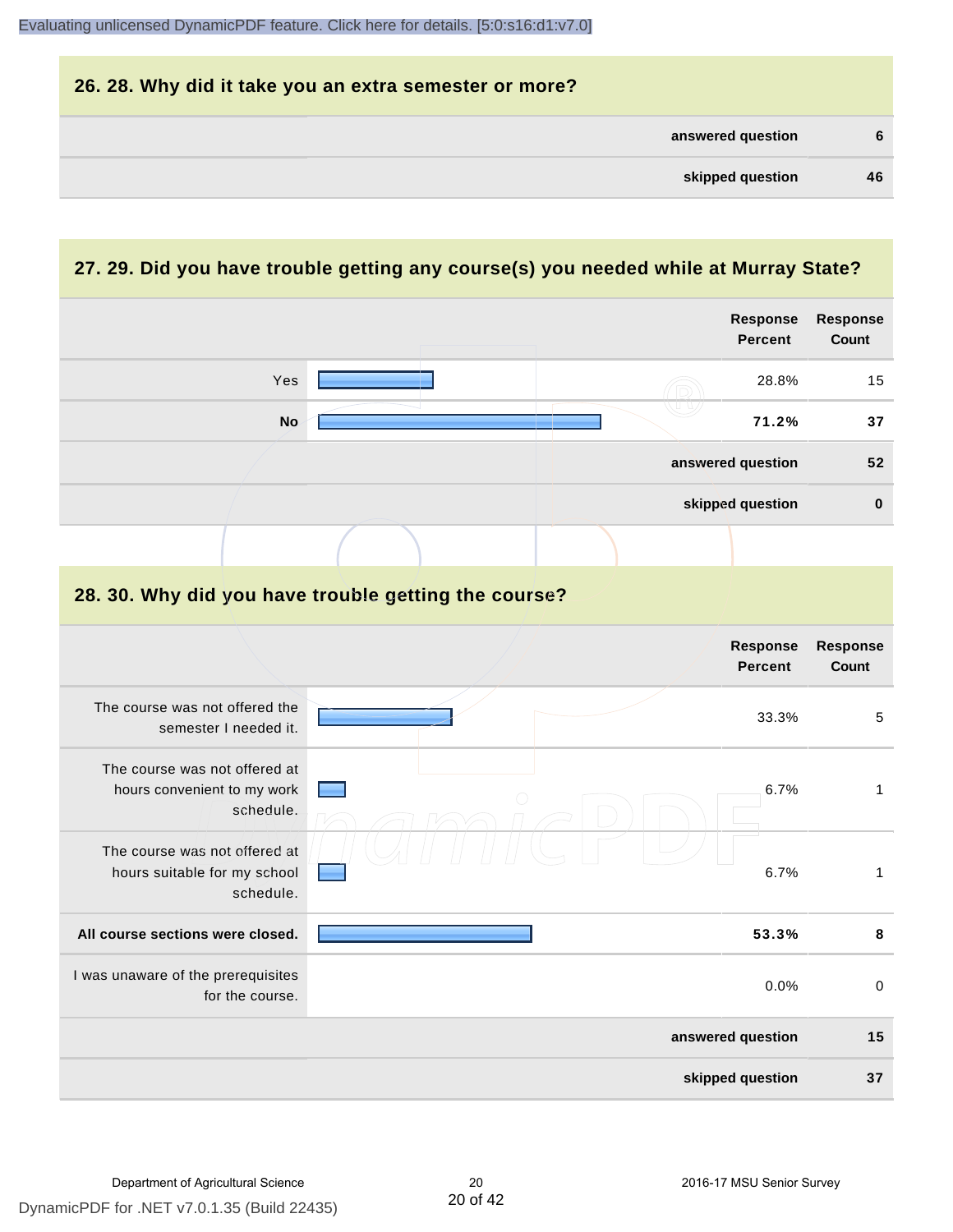#### **29. 31. Which statement best describes your experience with off-campus coop/internship?**

|                                    |   | Response<br><b>Percent</b> | <b>Response</b><br>Count |
|------------------------------------|---|----------------------------|--------------------------|
| Cannot judge; I did not have one.  |   | 51.0%                      | 26                       |
| My experience was very valuable.   |   | 31.4%                      | 16                       |
| My experience was valuable.        |   | 15.7%                      | 8                        |
| My experience was of little value. | П | 2.0%                       | 1                        |
| My experience was of no value.     |   | 0.0%                       | $\Omega$                 |
|                                    |   | answered question          | 51                       |
|                                    |   | skipped question           | 1                        |
|                                    |   |                            |                          |

#### **30. 32. Which statement best describes your experience with on-campus facultydirected research, scholarly, or creative project?**

|                                    |                   | <b>Response</b><br><b>Percent</b> | <b>Response</b><br>Count |
|------------------------------------|-------------------|-----------------------------------|--------------------------|
| Cannot judge; I did not have one.  |                   | 47.1%                             | 24                       |
| My experience was very valuable.   |                   | 31.4%                             | 16                       |
| My experience was valuable.        |                   | 19.6%                             | 10                       |
| My experience was of little value. | I                 | 2.0%                              | 1                        |
| My experience was of no value.     |                   | 0.0%                              | 0                        |
|                                    | answered question |                                   | 51                       |
|                                    | skipped question  |                                   | 1                        |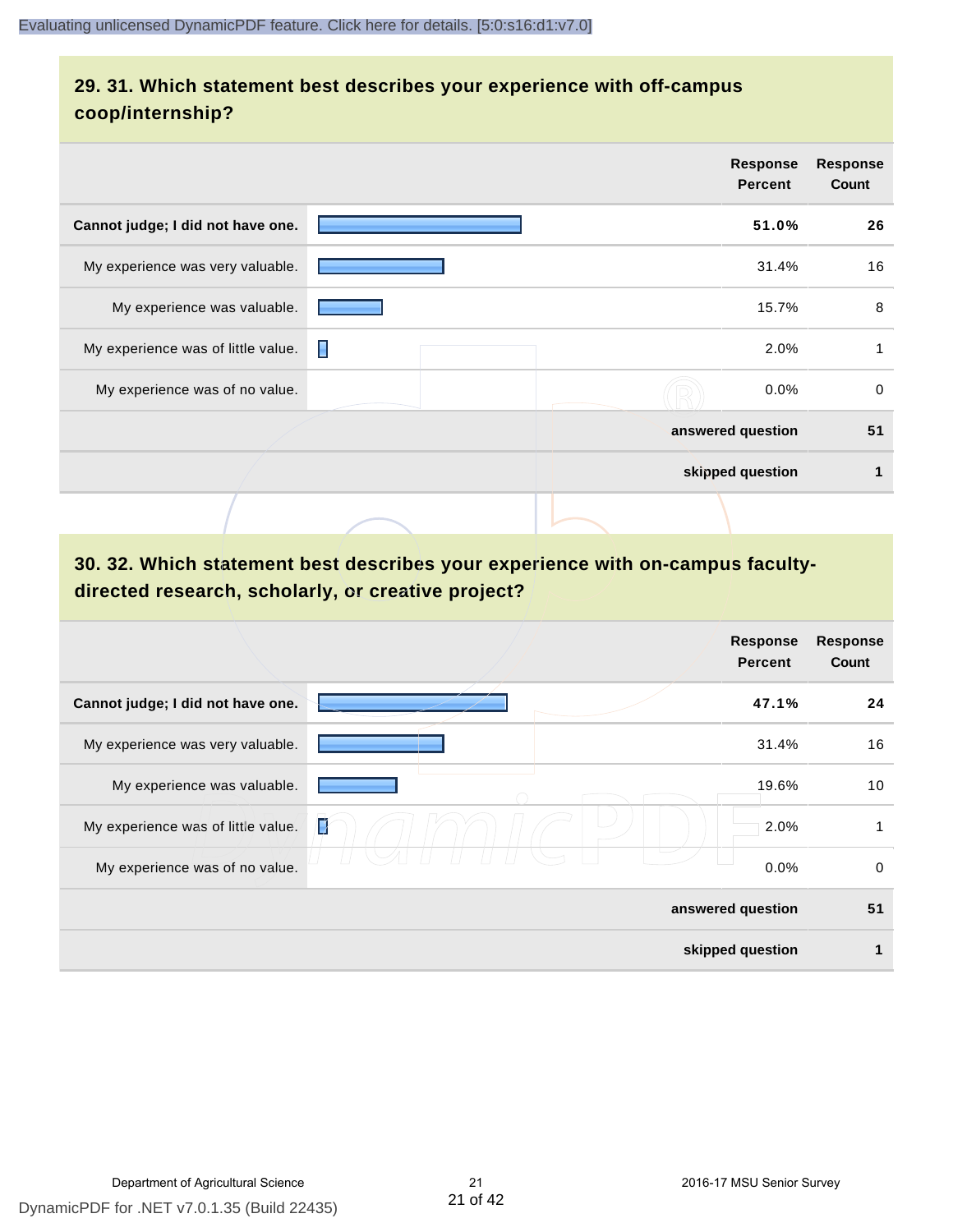#### **31. 33. Which statement best describes your experience with academic advising in your major/area?**

|                                                          |                                                                          | <b>Response</b><br><b>Percent</b> | Response<br>Count |
|----------------------------------------------------------|--------------------------------------------------------------------------|-----------------------------------|-------------------|
| Cannot judge; I did not make use<br>of the opportunity.  | $\blacksquare$                                                           | 2.0%                              | $\mathbf{1}$      |
| I was satisfied with information my<br>adviser provided. |                                                                          | 96.1%                             | 49                |
| Advice was inaccurate,<br>incomplete, or misleading.     | $\blacksquare$                                                           | 2.0%                              | $\mathbf{1}$      |
| My adviser was not available.                            |                                                                          | 0.0%                              | $\,0\,$           |
|                                                          |                                                                          | answered question                 | 51                |
|                                                          |                                                                          | skipped question                  | $\mathbf{1}$      |
|                                                          | ammicl<br>$\left( \begin{array}{c} \end{array} \right)$<br>$\frac{1}{2}$ |                                   |                   |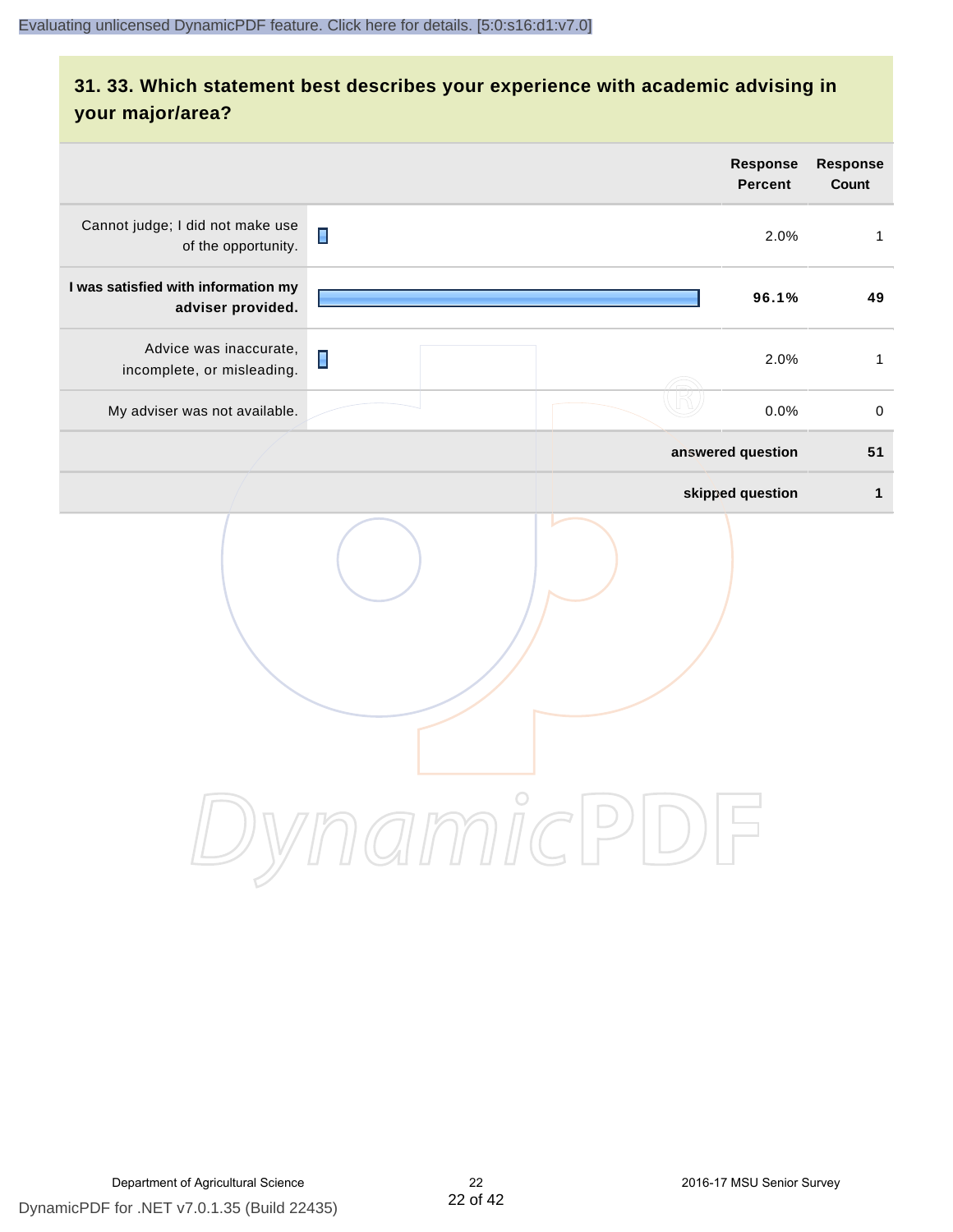#### **31. 33. Which statement best describes your experience with academic advising in your major/area?**

| 51 | answered question |
|----|-------------------|
|    | skipped question  |

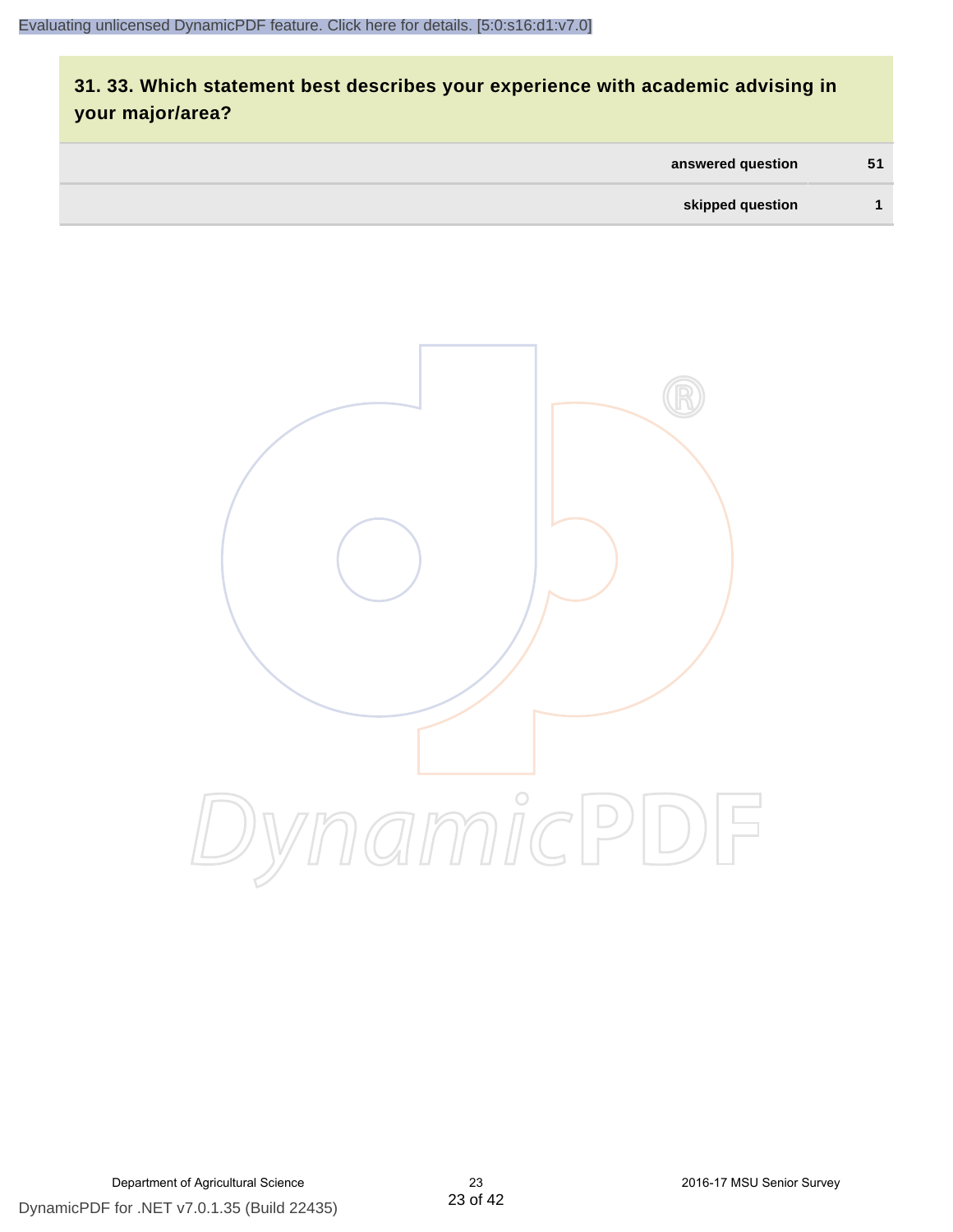#### **32. Questions 34-48 For each of these items, indicate the extent to which you were satisfied.**

|                                                                                                                                                       | <b>Very</b><br>satisfied | <b>Satisfied</b> | <b>Dissatisfied</b> | <b>Very</b><br>dissatisfied | Rating<br>Average | Rating<br>Count  |
|-------------------------------------------------------------------------------------------------------------------------------------------------------|--------------------------|------------------|---------------------|-----------------------------|-------------------|------------------|
| 34. Class size relative to type of<br>course                                                                                                          | 40.0% (20)               | 60.0% (30)       | $0.0\%$ (0)         | $0.0\%$ (0)                 | 3.40              | 50               |
| 35. Out-of-class availability of<br>faculty                                                                                                           | 34.0% (17)               | 62.0% (31)       | $4.0\%$ (2)         | $0.0\%$ (0)                 | 3.30              | 50               |
| 36. Effectiveness of your high<br>school preparation for college work                                                                                 | 20.0% (10)               | 58.0% (29)       | 22.0% (11)          | $0.0\%$ (0)                 | 2.98              | 50               |
| 37. Fairness of faculty in their<br>treatment of individual students                                                                                  | 30.0% (15)               | 70.0% (35)       | $0.0\%$ (0)         | $0.0\%$ (0)                 | 3.30              | 50               |
| 38. Overall quality of instruction at<br><b>Murray State</b>                                                                                          | 44.0% (22)               | 56.0% (28)       | $0.0\%$ (0)         | $0.0\%$ (0)                 | 3.44              | 50               |
| 39. Quality of instruction in<br><b>University Studies (General</b><br>Education) courses                                                             | 22.0% (11)               | 70.0% (35)       | $8.0\%$ (4)         | $0.0\%$ (0)                 | 3.14              | 50               |
| 40. Quality of instruction in your<br>major                                                                                                           | 44.0% (22)               | 52.0% (26)       | $4.0\%$ (2)         | $0.0\%$ (0)                 | 3.40              | 50               |
| 41. Clarity of program objectives in<br>your major                                                                                                    | 42.0% (21)               | 58.0% (29)       | $0.0\%$ (0)         | $0.0\%$ (0)                 | 3.42              | 50               |
| 42. Intellectual challenge of the<br>academic program                                                                                                 | 24.0% (12)               | 74.0% (37)       | $2.0\%$ (1)         | $0.0\%$ (0)                 | 3.22              | 50               |
| 43. Encouragement and<br>information from your major<br>department for employment after<br>graduation                                                 | 42.0% (21)               | 56.0% (28)       | $2.0\%$ (1)         | $0.0\%$ (0)                 | 3.40              | 50               |
| 44. Availability of opportunities to<br>engage in a faculty-mentored<br>research, scholarly, or creative<br>project in your area of<br>study/interest | 26.0% (13)               | 64.0% (32)       | $10.0\%$ (5)        | $0.0\%$ (0)                 | 3.16              | 50               |
| 45. Library hours                                                                                                                                     | 30.0% (15)               | 64.0% (32)       | $6.0\%$ (3)         | $0.0\%$ (0)                 | 3.24              | 50               |
|                                                                                                                                                       |                          |                  |                     |                             | answered question | 50               |
|                                                                                                                                                       |                          |                  |                     |                             | skipped question  | $\boldsymbol{2}$ |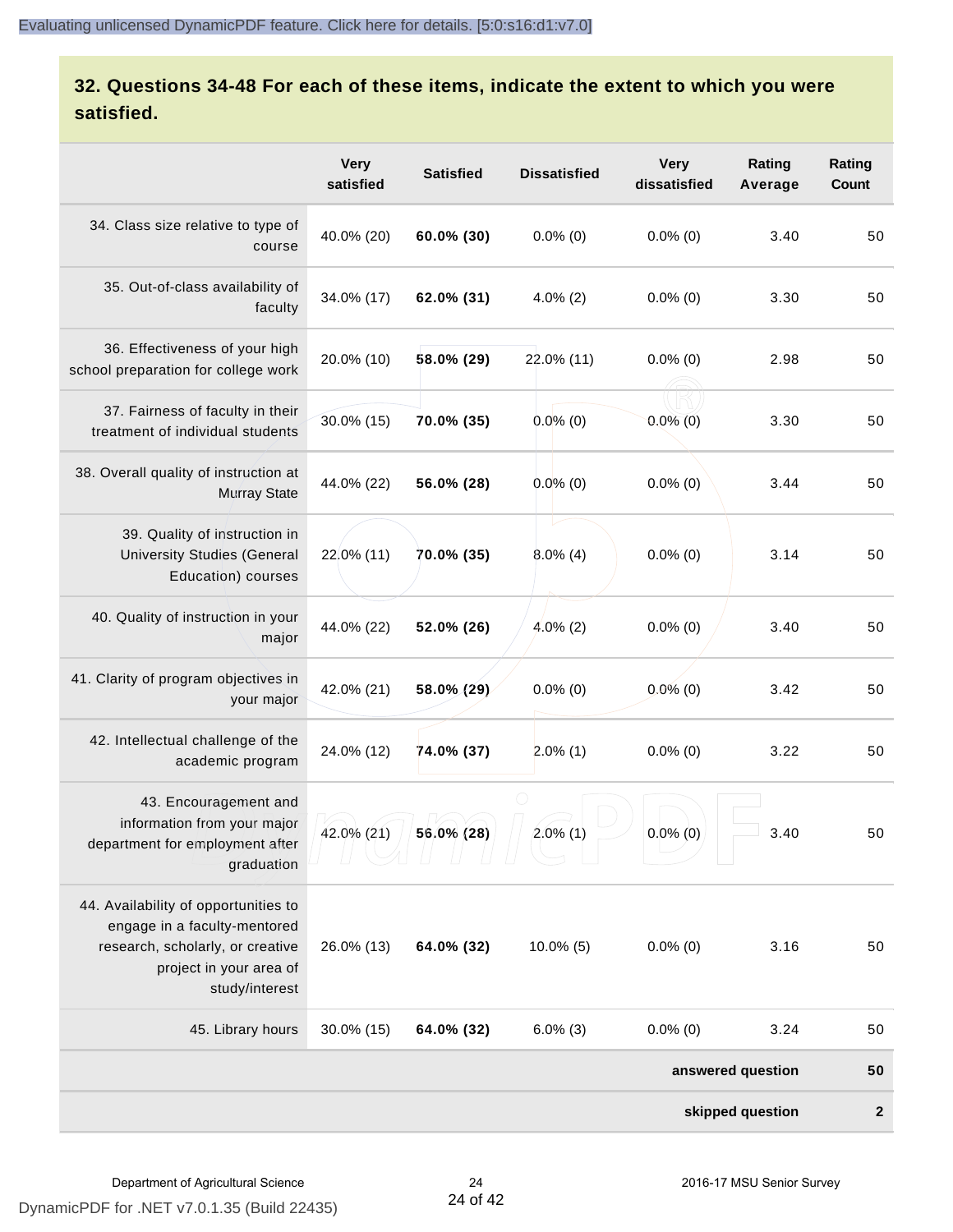#### **32. Questions 34-48 For each of these items, indicate the extent to which you were satisfied.**

|                                                                                                                              |            |            |              |             | answered question<br>skipped question | 50<br>$\mathbf{2}$ |
|------------------------------------------------------------------------------------------------------------------------------|------------|------------|--------------|-------------|---------------------------------------|--------------------|
| 48. Computer, individual and group<br>work spaces available within<br>University Libraries (Waterfield,<br>Pogue and Overby) | 24.0% (12) | 72.0% (36) | $4.0\%$ (2)  | $0.0\%$ (0) | 3.20                                  | 50                 |
| 47. Access to on-hand or<br>electronic library resources                                                                     | 26.0% (13) | 62.0% (31) | $12.0\%$ (6) | $0.0\%$ (0) | 3.14                                  | 50                 |
| 46 Effectiveness of library<br>personnel in meeting your<br>information needs                                                | 22.0% (11) | 72.0% (36) | $6.0\%$ (3)  | $0.0\%$ (0) | 3.16                                  | 50                 |

**33. Questions 49-55 University Studies is designed to offer you a broad base of skills and knowledge and to prepare you for upper division study. Please indicate how effective University Studies at Murray State was in helping you achieve these goals.**

|                                                                            | <b>Very</b><br>effective | <b>Effective</b> | <b>Ineffective</b> | <b>Very</b><br>ineffective | Rating<br>Average | Rating<br>Count |
|----------------------------------------------------------------------------|--------------------------|------------------|--------------------|----------------------------|-------------------|-----------------|
| 49. Writing skills                                                         | 20.4% (10)               | 75.5% (37)       | $4.1\%$ (2)        | $0.0\%$ (0)                | 3.16              | 49              |
| 50. Speaking skills                                                        | 26.5% (13)               | 69.4% (34)       | $4.1\%$ (2)        | $0.0\%$ (0)                | 3.22              | 49              |
| 51. Critical thinking skills                                               | 30.6% (15)               | 65.3% (32)       | $4.1\%$ (2)        | $0.0\%$ (0)                | 3.27              | 49              |
| 52. Technology skills/computer<br>skills                                   | 24.5% (12)               | 73.5% (36)       | $2.0\%$ (1)        | $0.0\%$ (0)                | 3.22              | 49              |
| 53. General knowledge in the<br>liberal arts and sciences                  | 22.4% (11)               | 63.3% (31)       | $10.2\%$ (5)       | $4.1\%$ (2)                | 3.04              | 49              |
| 54. International perspectives                                             | 20.4% (10)               | 71.4% (35)       | $4.1\%(2)$         | $4.1\%$ (2)                | 3.08              | 49              |
| 55. Stimulation of interest in areas<br>outside your chosen field of study | 26.5% (13)               | 65.3% (32)       | $6.1\%$ (3)        | $2.0\%$ (1)                | 3.16              | 49              |
|                                                                            |                          |                  |                    |                            | answered question | 49              |
|                                                                            |                          |                  |                    |                            | skipped question  | 3               |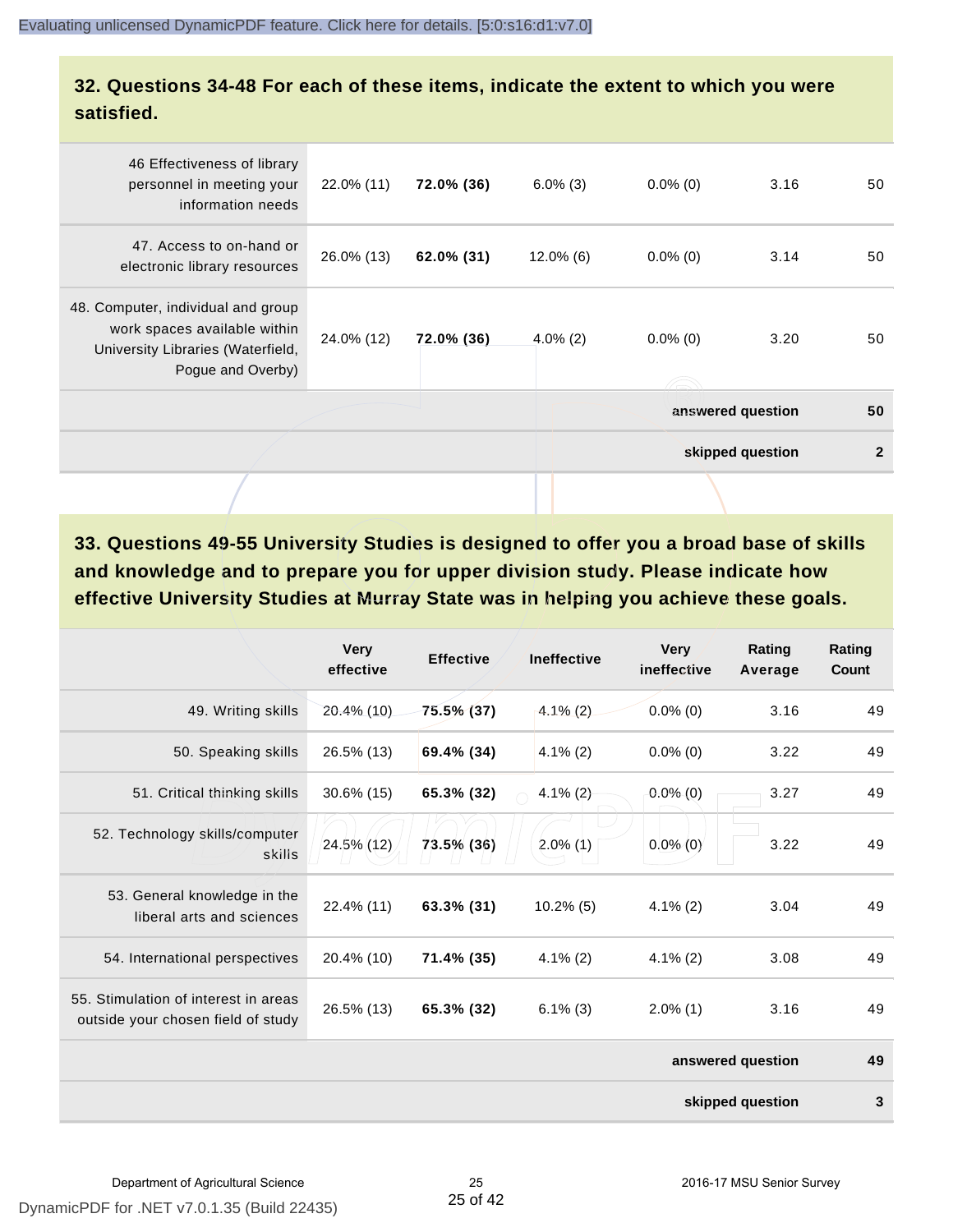**34. Questions 56-89For each of these services, activities or programs that you used, please indicate the extent to which you were satisfied that they met your needs. For those that you did not use, mark the "Did Not Use" option.**

|                                                                                    | <b>Very</b><br>satisfied | <b>Satisfied</b> | <b>Dissatisfied</b> | <b>Very</b><br>dissatisfied | <b>Did</b><br><b>Not</b><br><b>Use</b> | Rating<br>Average | Rating<br>Count |
|------------------------------------------------------------------------------------|--------------------------|------------------|---------------------|-----------------------------|----------------------------------------|-------------------|-----------------|
| 56. African-American/Multicultural<br><b>Student Services</b>                      | $2.1\%$ (1)              | $6.3\%$ (3)      | $0.0\%$ (0)         | $0.0\%$ (0)                 | 91.7%<br>(44)                          | 3.25              | 48              |
| 57. Blackboard/Canvas                                                              | 29.2%<br>(14)            | 68.8%<br>(33)    | $2.1\%$ (1)         | $0.0\%$ (0)                 | 0.0%<br>(0)                            | 3.27              | 48              |
| 58. Career Services Office                                                         | 20.8%<br>(10)            | 58.3%<br>(28)    | $2.1\%$ (1)         | $0.0\%$ (0)                 | 18.8%<br>(9)                           | 3.23              | 48              |
| 59. Cultural programming and<br>activities                                         | $4.2\%$ (2)              | $12.5\%$ (6)     | $0.0\%$ (0)         | $0.0\%$ (0)                 | 83.3%<br>(40)                          | 3.25              | 48              |
| 60. Degree audit (MAP report)                                                      | 41.7%<br>(20)            | 54.2%<br>(26)    | $0.0\%$ (0)         | $0.0\%$ (0)                 | 4.2%<br>(2)                            | 3.43              | 48              |
| 61. Financial Aid Office customer<br>service                                       | 20.8%<br>(10)            | 54.2%<br>(26)    | $6.3\%$ (3)         | $2.1\%$ (1)                 | 16.7%<br>(8)                           | 3.13              | 48              |
| 62. Dining Services                                                                | 18.8%<br>(9)             | 52.1%<br>(25)    | $6,3\%$ (3)         | $0.0\%$ (0)                 | 22.9%<br>(11)                          | 3.16              | 48              |
| 63. Graduation Office                                                              | 18.8%<br>(9)             | 62.5%<br>(30)    | $0.0\%$ (0)         | $0.0\%$ (0)                 | 18.8%<br>(9)                           | 3.23              | 48              |
| 64. Greek life and activities                                                      | 16.7%<br>(8)             | 20.8%<br>(10)    | $0.0\%$ (0)         | $6.3\%$ (3)                 | 56.3%<br>(27)                          | 3.10              | 48              |
| 65. Health Services                                                                | 16.7%<br>(8)             | 45.8%<br>(22)    | $6.3\%$ (3)         | $0.0\%$ (0)                 | 31.3%<br>(15)                          | 3.15              | 48              |
| 66. Honor Societies/Departmental<br><b>Clubs/Special Interest</b><br>Organizations | 16.7%<br>(8)             | 33.3%<br>(16)    | $0.0\%$ (0)         | $0.0\%$ (0)                 | 50.0%<br>(24)                          | 3.33              | 48              |
| 67. International programs and<br>activities                                       | $8.3\%$ (4)              | $14.6\%$ (7)     | $0.0\%$ (0)         | $0.0\%$ (0)                 | 77.1%<br>(37)                          | 3.36              | 48              |
|                                                                                    |                          |                  |                     |                             |                                        | answered question | 48              |
|                                                                                    |                          |                  |                     |                             |                                        | skipped question  | 4               |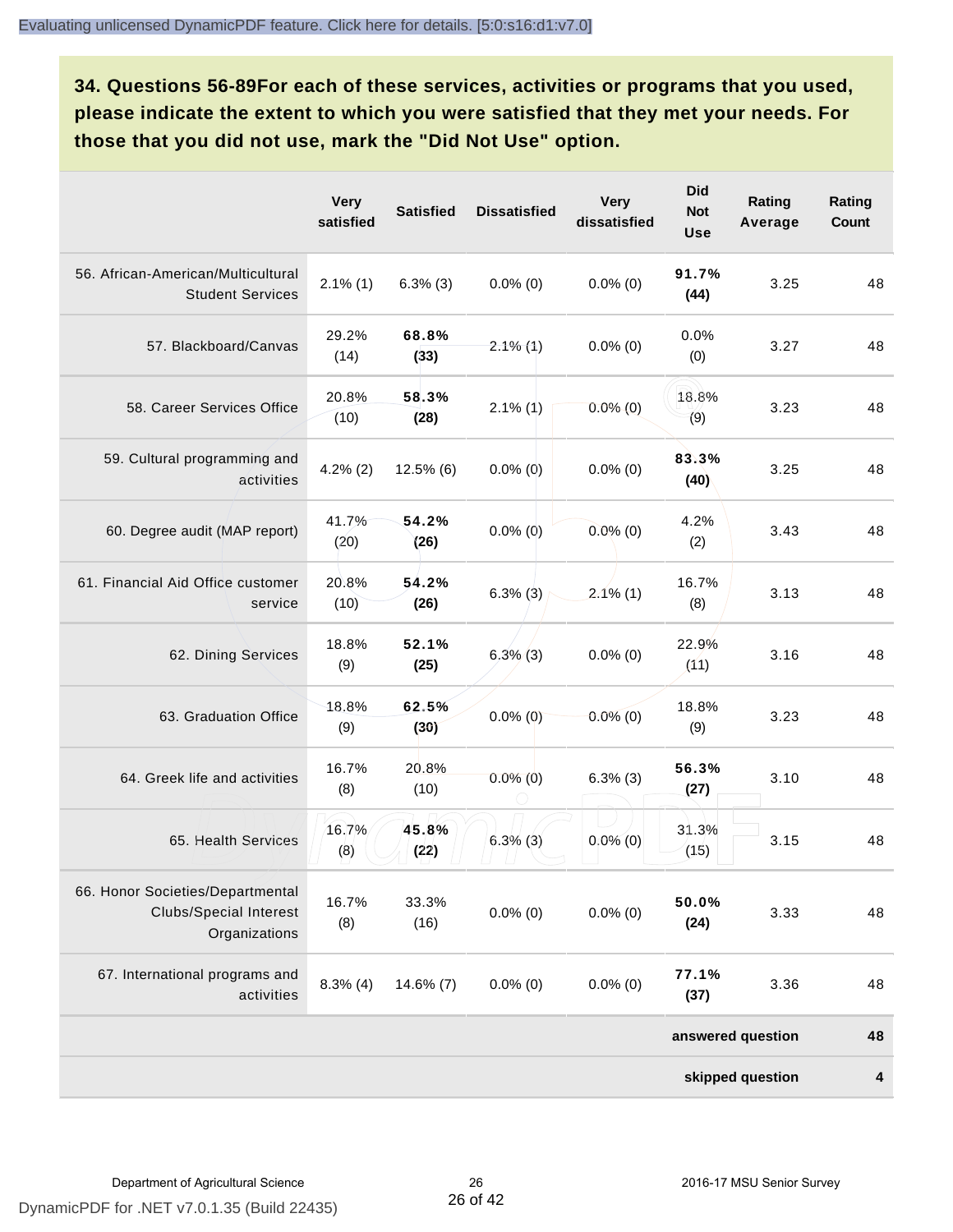**34. Questions 56-89For each of these services, activities or programs that you used, please indicate the extent to which you were satisfied that they met your needs. For those that you did not use, mark the "Did Not Use" option.**

| 68. International student support<br>services                    | $2.1\%$ (1)   | $8.3\%$ (4)   | $0.0\%$ (0) | $0.0\%$ (0) | 89.6%<br>(43)     | 3.20 | 48 |
|------------------------------------------------------------------|---------------|---------------|-------------|-------------|-------------------|------|----|
| 69. Internet and wireless access<br>for study and research needs | 14.6%<br>(7)  | 68.8%<br>(33) | $6.3\%$ (3) | $2.1\%$ (1) | 8.3%<br>(4)       | 3.05 | 48 |
| 70. Intramural Sports and<br>Recreation                          | 12.5%<br>(6)  | 31.3%<br>(15) | $4.2\%$ (2) | $0.0\%$ (0) | 52.1%<br>(25)     | 3.17 | 48 |
| 71. LGBT programs                                                | $0.0\%$ (0)   | $6.3\%$ (3)   | $0.0\%$ (0) | $2.1\%$ (1) | 91.7%<br>(44)     | 2.50 | 48 |
| 72. Lowry Center/Developmental<br>courses and tutoring           | $0.0\%$ (0)   | 16.7% (8)     | $0.0\%$ (0) | $0.0\%$ (0) | 83.3%<br>(40)     | 3.00 | 48 |
| 73. Library                                                      | 22.9%<br>(11) | 64.6%<br>(31) | $2.1\%$ (1) | $2.1\%$ (1) | 8.3%<br>(4)       | 3.18 | 48 |
| 74. MSU web site                                                 | 22.9%<br>(11) | 68.8%<br>(33) | $2.1\%$ (1) | $2.1\%$ (1) | 4.2%<br>(2)       | 3.17 | 48 |
| 75. NCAA Sports                                                  | $4.2\%$ (2)   | 35.4%<br>(17) | $2.1\%$ (1) | $2.1\%$ (1) | 56.3%<br>(27)     | 2.95 | 48 |
| 76. Online courses that are not<br><b>Blackboard or Canvas</b>   | $4.2\%$ (2)   | 31.3%<br>(15) | $0.0\%$ (0) | $0.0\%$ (0) | 64.6%<br>(31)     | 3.12 | 48 |
| 77. Public Safety/Security<br><b>Services</b>                    | 14.9%<br>(7)  | 59.6%<br>(28) | $2.1\%$ (1) | $0.0\%$ (0) | 23.4%<br>(11)     | 3.17 | 47 |
| 78. Registration through myGate                                  | 22.9%<br>(11) | 68.8%<br>(33) | $2.1\%$ (1) | $2.1\%$ (1) | 4.2%<br>(2)       | 3.17 | 48 |
| 79. Residential College<br>programming and activities            | 10.6%<br>(5)  | 31.9%<br>(15) | $2.1\%$ (1) | $2.1\%$ (1) | 53.2%<br>(25)     | 3.09 | 47 |
| 80. Scholarships/grants/student<br>employment                    | 25.0%<br>(12) | 58.3%<br>(28) | $4.2\%$ (2) | $0.0\%$ (0) | 12.5%<br>(6)      | 3.24 | 48 |
| 81. Services for non-traditional<br>students                     | $8.3\%$ (4)   | $12.5\%$ (6)  | $2.1\%$ (1) | $0.0\%$ (0) | 77.1%<br>(37)     | 3.27 | 48 |
|                                                                  |               |               |             |             | answered question |      | 48 |
|                                                                  |               |               |             |             | skipped question  |      | 4  |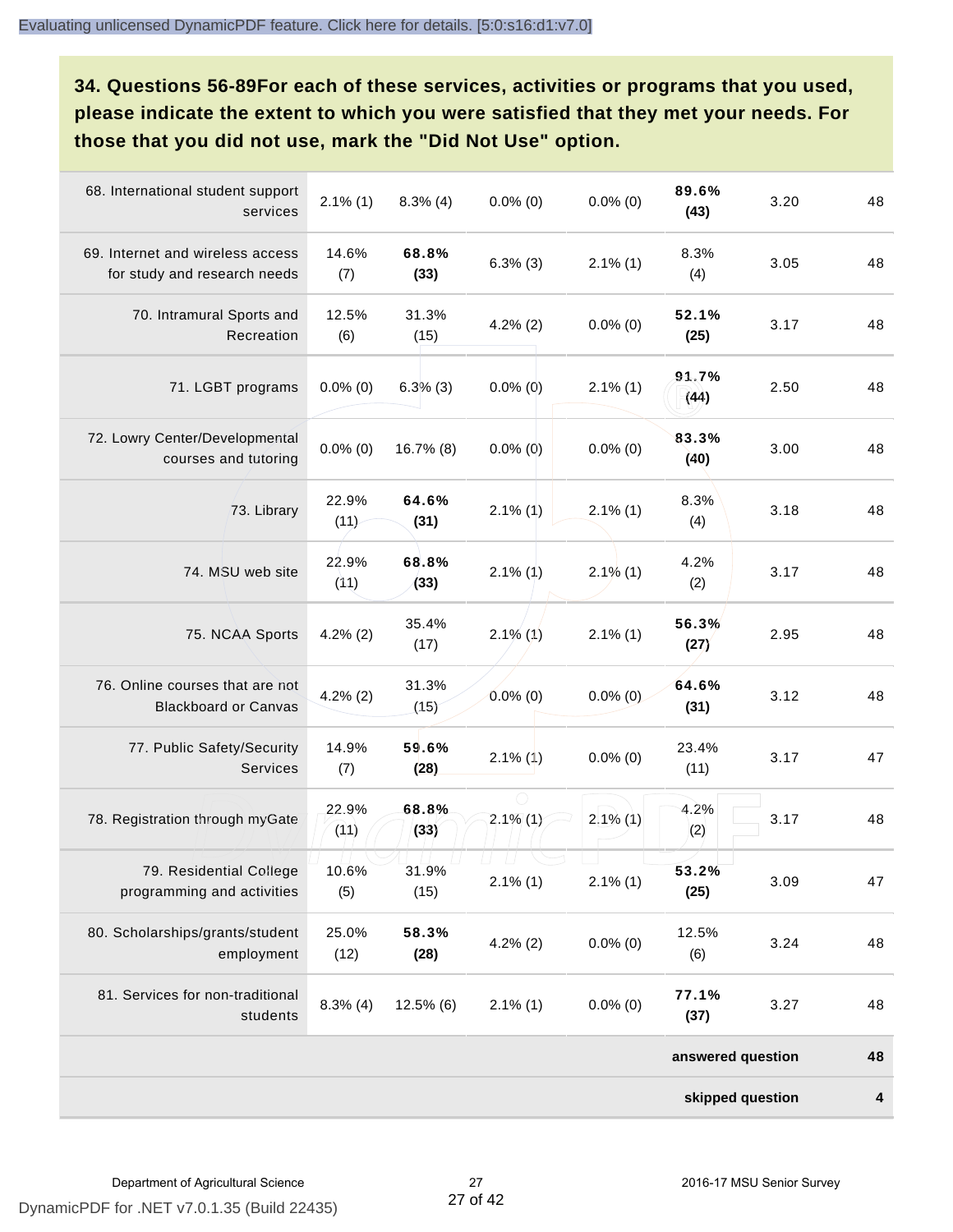**34. Questions 56-89For each of these services, activities or programs that you used, please indicate the extent to which you were satisfied that they met your needs. For those that you did not use, mark the "Did Not Use" option.**

| 82. Student Disability Services<br>(SDS) | $6.3\%$ (3)   | $14.6\%$ (7)  | $0.0\%$ (0) | $0.0\%$ (0) | 79.2%<br>(38)     | 3.30 | 48 |
|------------------------------------------|---------------|---------------|-------------|-------------|-------------------|------|----|
| 83. Transcript requests                  | 14.9%<br>(7)  | 55.3%<br>(26) | $0.0\%$ (0) | $2.1\%$ (1) | 27.7%<br>(13)     | 3.15 | 47 |
| 84. Student Support Services<br>(SSS)    | $8.7\%$ (4)   | $17.4\%$ (8)  | $0.0\%$ (0) | $0.0\%$ (0) | 73.9%<br>(34)     | 3.33 | 46 |
| 85. Transfer Center                      | 25.0%<br>(12) | 39.6%<br>(19) | $0.0\%$ (0) | $0.0\%$ (0) | 35.4%<br>(17)     | 3.39 | 48 |
| 86. University Counseling Services       | $4.3\%$ (2)   | $10.6\%$ (5)  | $2.1\%$ (1) | $0.0\%$ (0) | 83.0%<br>(39)     | 3.13 | 47 |
| 87. Veteran Services                     | $6.4\%$ (3)   | $6.4\%$ (3)   | $0.0\%$ (0) | $0.0\%$ (0) | 87.2%<br>(41)     | 3.50 | 47 |
| 88. Wellness Center                      | 29.8%<br>(14) | 51.1%<br>(24) | $6.4\%$ (3) | $0.0\%$ (0) | 12.8%<br>(6)      | 3.27 | 47 |
| 89. Women's Center                       | $2.1\%$ (1)   | $4.3\%$ (2)   | $2.1\%$ (1) | $0.0\%$ (0) | 91.5%<br>(43)     | 3.00 | 47 |
|                                          |               |               |             |             | answered question |      | 48 |

**skipped question 4**

DynamicPDF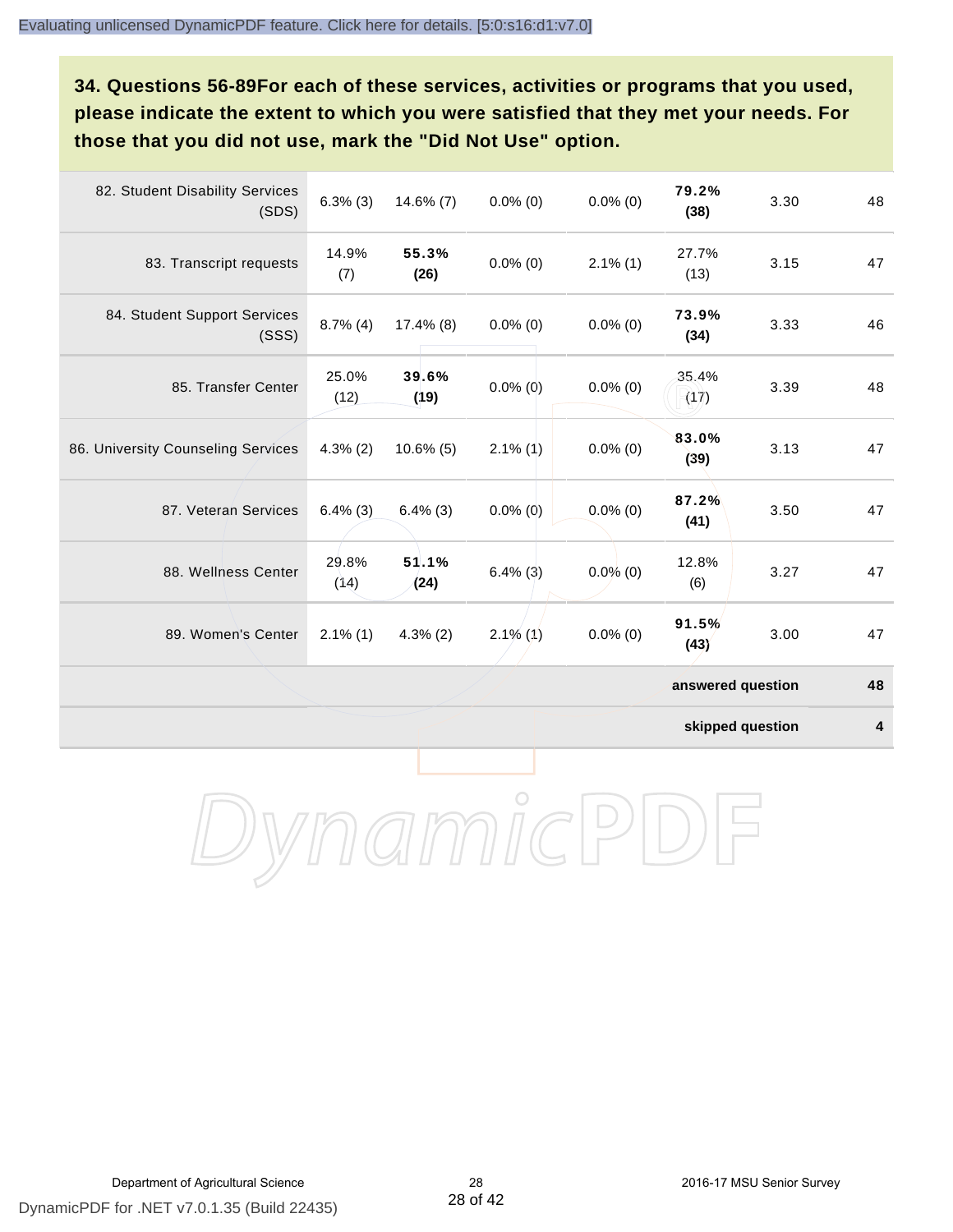#### **35. 90. To what extent did you participate in Residential College activities?**

|                     | <b>Response</b><br>Percent | Response<br>Count |
|---------------------|----------------------------|-------------------|
| Did not participate | 63.0%                      | 29                |
| Frequently          | 4.3%                       | $\overline{2}$    |
| Occasionally        | 15.2%                      | $\overline{7}$    |
| Seldom              | 17.4%                      | $\,8\,$           |
|                     | answered question          | 46                |
|                     | skipped question           | $\bf 6$           |
|                     | ynamicPl<br>$\bigcup$      |                   |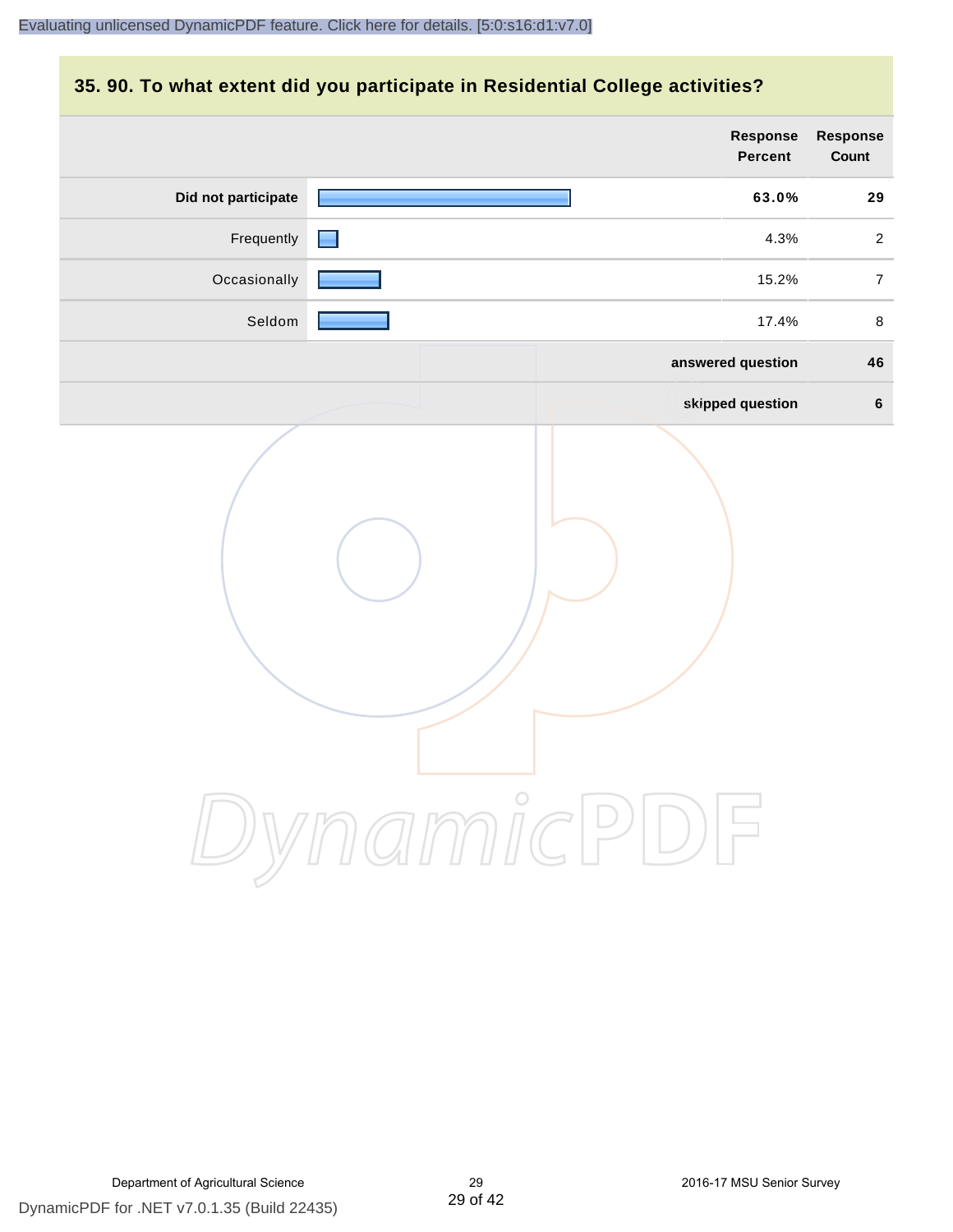#### **35. 90. To what extent did you participate in Residential College activities?**

| answered question<br>46 |
|-------------------------|
|-------------------------|

#### **36. 91. Which phrase best describes your opinion of Residential Colleges?**

|                                                  |                                   | <b>Response</b><br><b>Percent</b> | <b>Response</b><br>Count |
|--------------------------------------------------|-----------------------------------|-----------------------------------|--------------------------|
| Not familiar with Residential<br><b>Colleges</b> |                                   | 45.7%                             | 21                       |
| Very positive                                    | <b>Contract Contract Contract</b> | 6.5%                              | $\mathbf{3}$             |
| Positive                                         |                                   | 37.0%                             | 17                       |
| Negative                                         |                                   | 8.7%                              | $\overline{4}$           |
| Very negative                                    | $\blacksquare$                    | 2.2%                              | 1                        |
|                                                  |                                   | answered question                 | 46                       |
|                                                  |                                   | skipped question                  | 6                        |

#### **37. 92. When you graduate how many times will you have studied abroad during your university career?**

|               | <b>Response</b><br>Percent                                                                                                                                                                                                                                                                | <b>Response</b><br>Count |
|---------------|-------------------------------------------------------------------------------------------------------------------------------------------------------------------------------------------------------------------------------------------------------------------------------------------|--------------------------|
| <b>None</b>   | - 1 - 1 - 1<br><b>The Company</b><br><b>The Contract of the Contract of the Contract of the Contract of the Contract of the Contract of the Contract of the Contract of the Contract of The Contract of The Contract of The Contract of The Contract of The Contract </b><br>マース<br>71.7% | 33                       |
| One           | 21.7%                                                                                                                                                                                                                                                                                     | 10                       |
| Two           | 4.3%<br>. .                                                                                                                                                                                                                                                                               | $\overline{2}$           |
| Three or more | П<br>2.2%                                                                                                                                                                                                                                                                                 | 1                        |
|               | answered question                                                                                                                                                                                                                                                                         | 46                       |
|               | skipped question                                                                                                                                                                                                                                                                          | $6\phantom{1}6$          |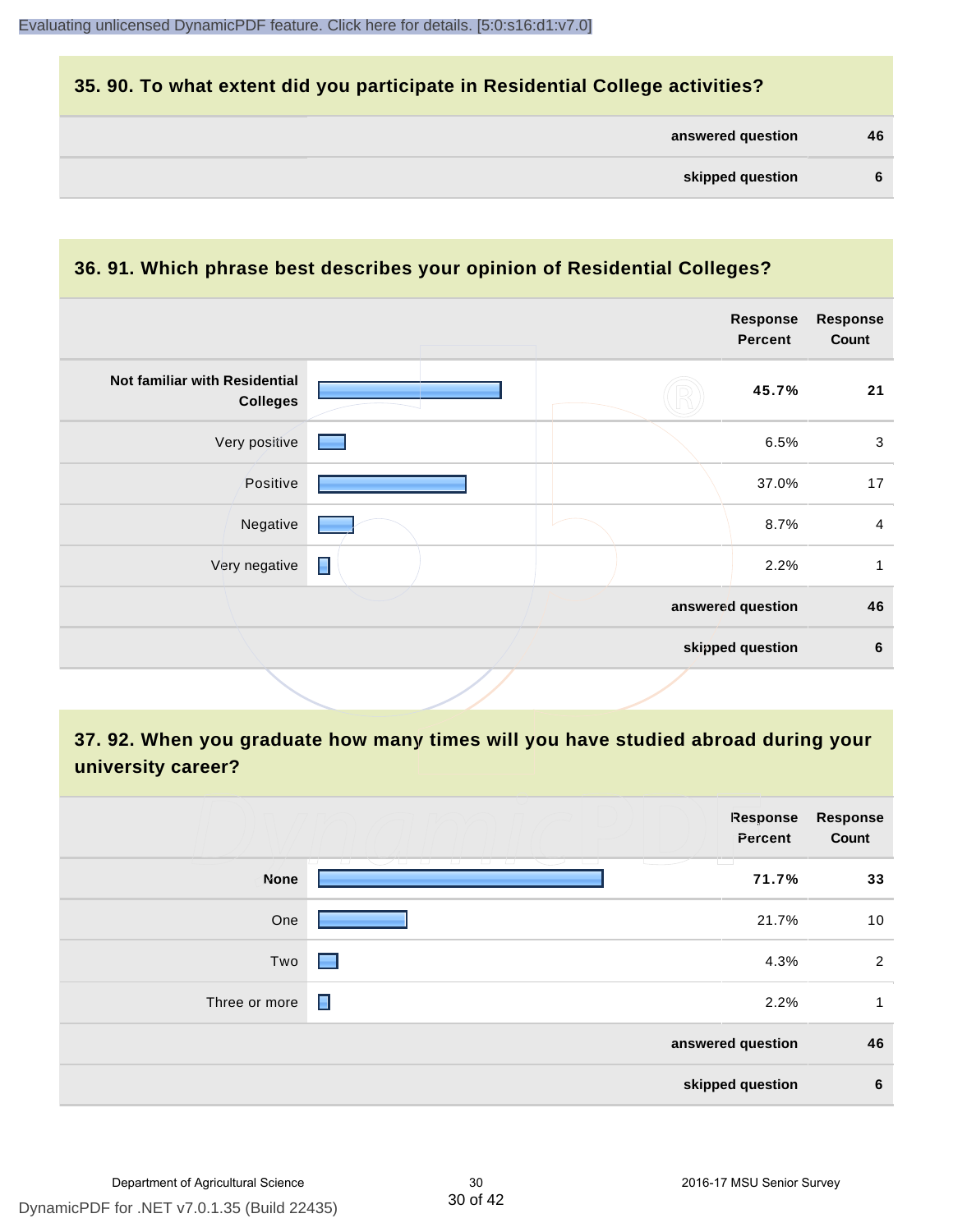**38. Questions 93-102 The University has formulated ten desired "Characteristics of the Murray State University Graduate." Please indicate how effective your MSU experience was in enhancing your abilities in each area.**

|                                                                                                                                                                      | <b>Very</b><br>effective | <b>Effective</b> | Ineffective | <b>Very</b><br>ineffective | Rating<br>Average | Rating<br>Count |
|----------------------------------------------------------------------------------------------------------------------------------------------------------------------|--------------------------|------------------|-------------|----------------------------|-------------------|-----------------|
| 93. Engage in mature,<br>independent and creative thought<br>and express that thought<br>effectively in oral and written<br>communication;                           | 32.6% (14)               | 67.4% (29)       | $0.0\%$ (0) | $0.0\%$ (0)                | 3.33              | 43              |
| 94. Understand and apply the<br>critical and scientific<br>methodologies that academic<br>disciplines employ to discover<br>knowledge and ascertain its<br>validity; | 30.2% (13)               | 62.8% (27)       | $7.0\%$ (3) | $0.0\%$ (0)                | 3.23              | 43              |
| 95. Apply sound standards of<br>information gathering, analysis<br>and evaluation to reach logical<br>decisions;                                                     | 30.2% (13)               | 67.4% (29)       | 2.3%(1)     | $0.0\%$ (0)                | 3.28              | 43              |
| 96. Understand the roles and<br>applications of science and<br>technology in the solution of the<br>problems of a changing world;                                    | 32.6% (14)               | 65.1% (28)       | $2.3\%$ (1) | $0.0\%$ (0)                | 3.30              | 43              |
| 97. Demonstrate a critical<br>understanding of the world's<br>historical, literary, philosophical<br>and artistic traditions;                                        | 26.8% (11)               | 65.9% (27)       | $7.3%$ (3)  | $0.0\%$ (0)                | 3.20              | 41              |
| 98. Understand the dynamics of<br>cultural diversity, of competing<br>economic and political systems,<br>and of complex moral and ethical<br>issues;                 | 28.6% (12)               | 69.0% (29)       | $0.0\%$ (0) | $2.4\%$ (1)                | 3.24              | 42              |
| 99. Understand the nature of and<br>engage in ethical behavior and<br>responsible citizenship;                                                                       | 25.6% (11)               | 72.1% (31)       | $0.0\%$ (0) | $2.3\%$ (1)                | 3.21              | 43              |
|                                                                                                                                                                      |                          |                  |             |                            | answered question | 43              |
|                                                                                                                                                                      |                          |                  |             |                            | skipped question  | 9               |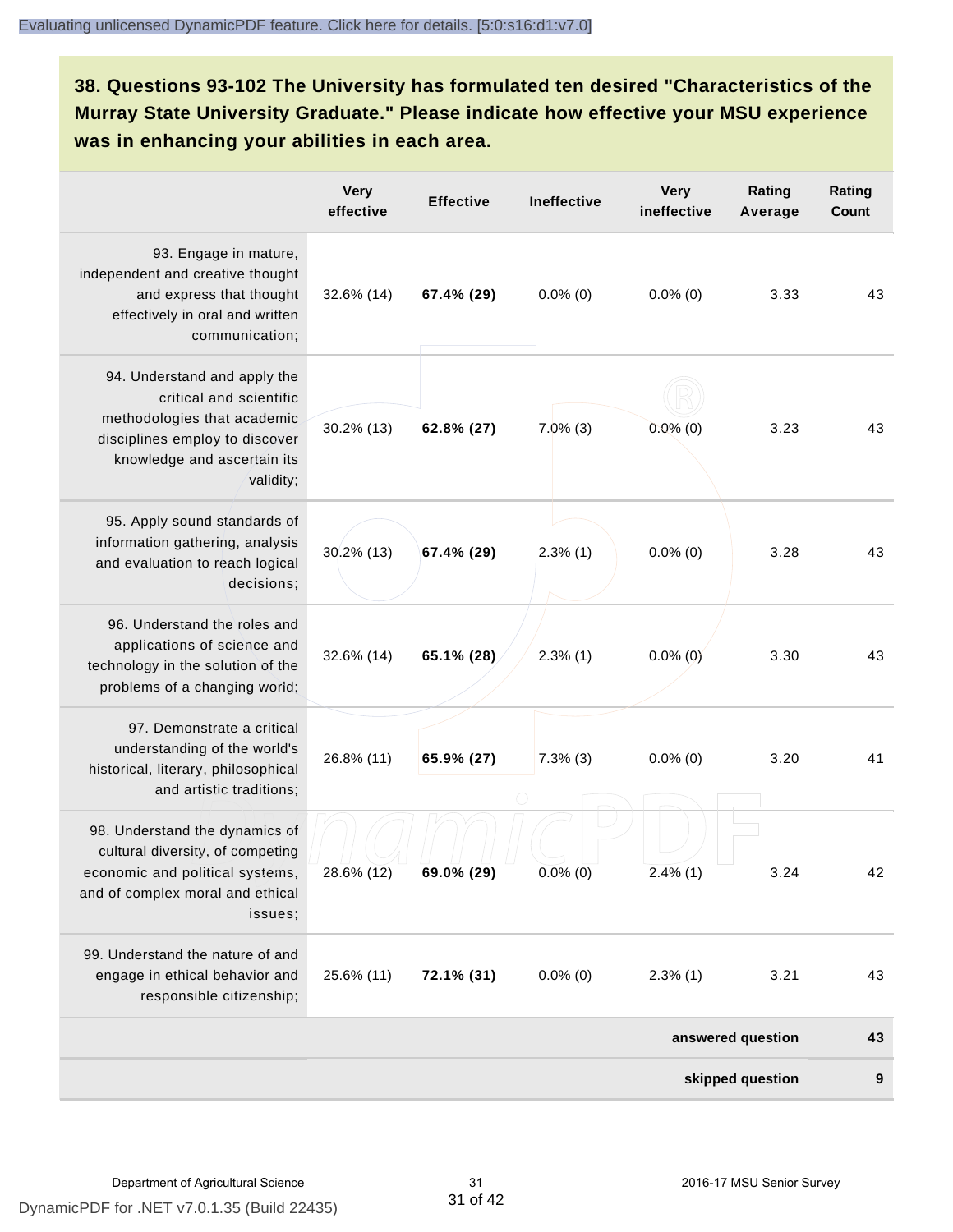#### **38. Questions 93-102 The University has formulated ten desired "Characteristics of the Murray State University Graduate." Please indicate how effective your MSU experience was in enhancing your abilities in each area.**

| 100. Understand the importance of<br>the behaviors necessary to<br>maintain a healthy lifestyle; | 34.9% (15) | 62.8% (27) | $2.3\%$ (1) | $0.0\%$ (0) | 3.33              | 43               |
|--------------------------------------------------------------------------------------------------|------------|------------|-------------|-------------|-------------------|------------------|
| 101. Demonstrate mastery of a<br>chosen field of study;                                          | 44.2% (19) | 55.8% (24) | $0.0\%$ (0) | $0.0\%$ (0) | 3.44              | 43               |
| 102. Value intellectual pursuit and<br>continuous learning in a changing<br>world.               | 37.2% (16) | 60.5% (26) | $2.3\%$ (1) | $0.0\%$ (0) | 3.35              | 43               |
|                                                                                                  |            |            |             |             | answered question | 43               |
|                                                                                                  |            |            |             |             | skipped question  | $\boldsymbol{9}$ |
|                                                                                                  |            |            |             |             |                   |                  |
|                                                                                                  |            |            |             |             |                   |                  |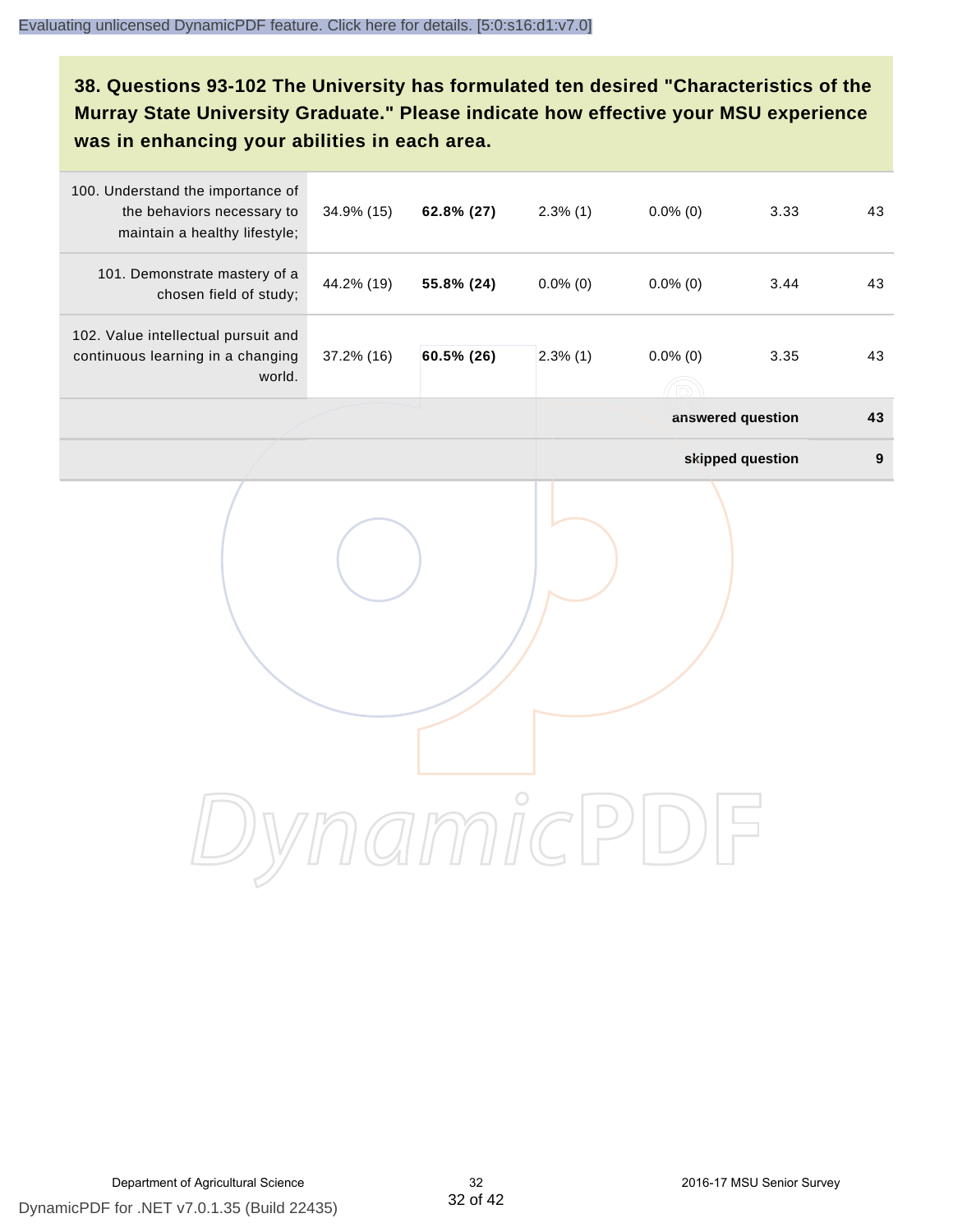### **39. 103. What do you expect to do after you graduate? Response** I am unsure of my immediate plans.

| ram anoaro or my mimodiato<br>plans.                   |                | 16.3%             | $\overline{7}$   |
|--------------------------------------------------------|----------------|-------------------|------------------|
| I will look for a job.                                 |                | 34.9%             | 15               |
| I will continue working in the<br>position I now have. |                | 14.0%             | $\,6$            |
| I will work at a position I recently<br>accepted.      |                | 25.6%             | 11               |
| I will do additional undergraduate<br>work.            | $\blacksquare$ | 2.3%              | $\mathbf{1}$     |
| I will go to graduate school.                          |                | 7.0%              | $\sqrt{3}$       |
| I will go to law school.                               |                | 0.0%              | $\pmb{0}$        |
| I will go to medical school.                           |                | 0.0%              | $\pmb{0}$        |
| I will go to other professional<br>school.             |                | 0.0%              | $\pmb{0}$        |
| I will not work or attend school.                      |                | 0.0%              | 0                |
|                                                        |                | answered question | 43               |
|                                                        |                | skipped question  | $\boldsymbol{9}$ |

DynamicPDF

**Percent**

**Response Count**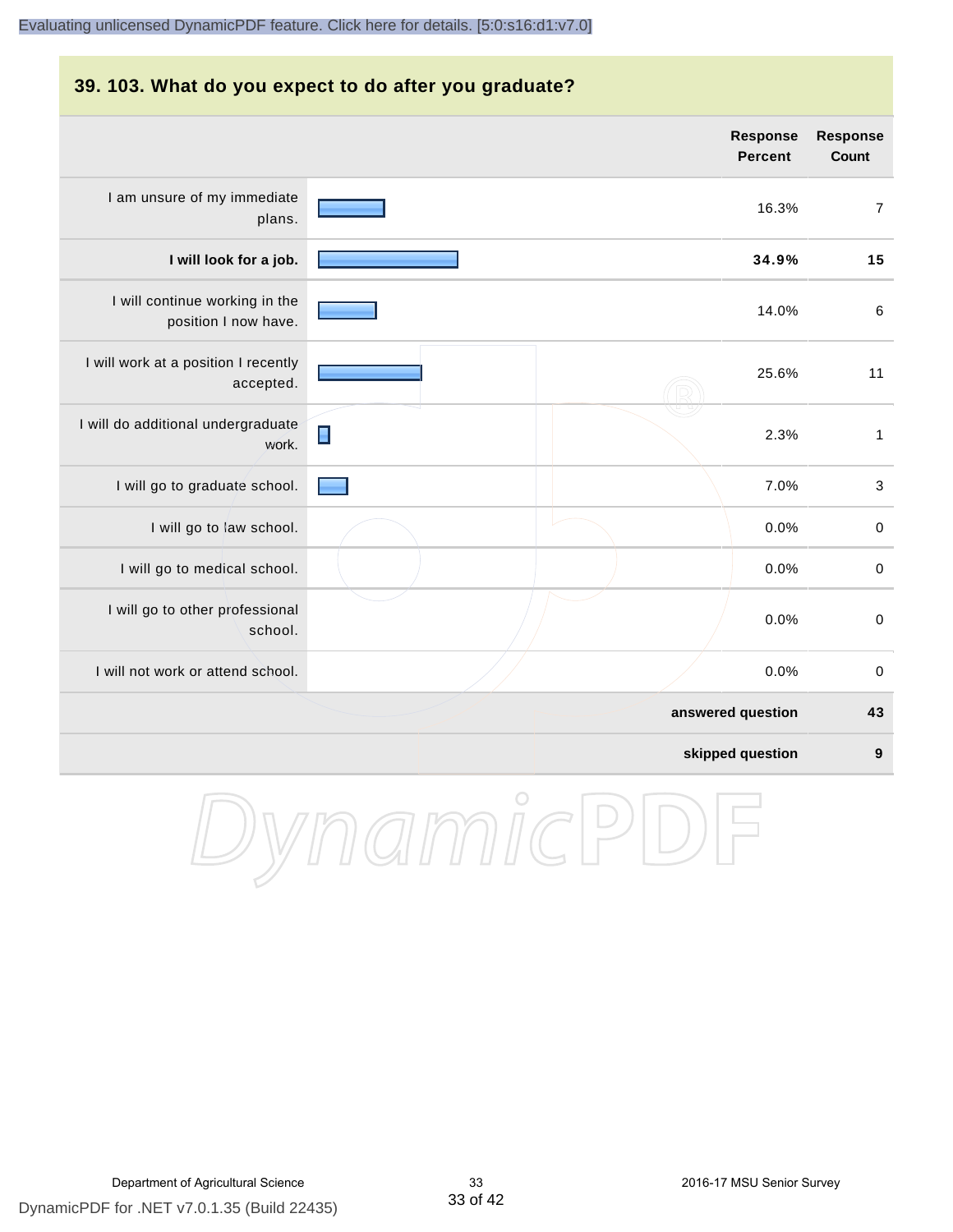## **39. 103. What do you expect to do after you graduate? answered question 43 skipped question 9**

#### **40. 104. If you are already employed, how closely related is your job to your field of study?**

|                        |                |         | <b>Response</b><br><b>Percent</b> | <b>Response</b><br>Count |
|------------------------|----------------|---------|-----------------------------------|--------------------------|
| <b>Extremely close</b> |                |         | 47.6%                             | ${\bf 20}$               |
| Somewhat close         |                |         | 7.1%                              | $\sqrt{3}$               |
| Somewhat different     |                |         | 7.1%                              | $\sqrt{3}$               |
| Extremely different    | $\blacksquare$ |         | 2.4%                              | $\mathbf{1}$             |
| I cannot determine     | $\blacksquare$ |         | 2.4%                              | $\mathbf{1}$             |
| Does not apply         |                |         | 33.3%                             | 14                       |
|                        |                |         | answered question                 | 42                       |
|                        |                |         | skipped question                  | 10                       |
|                        |                | $\circ$ |                                   |                          |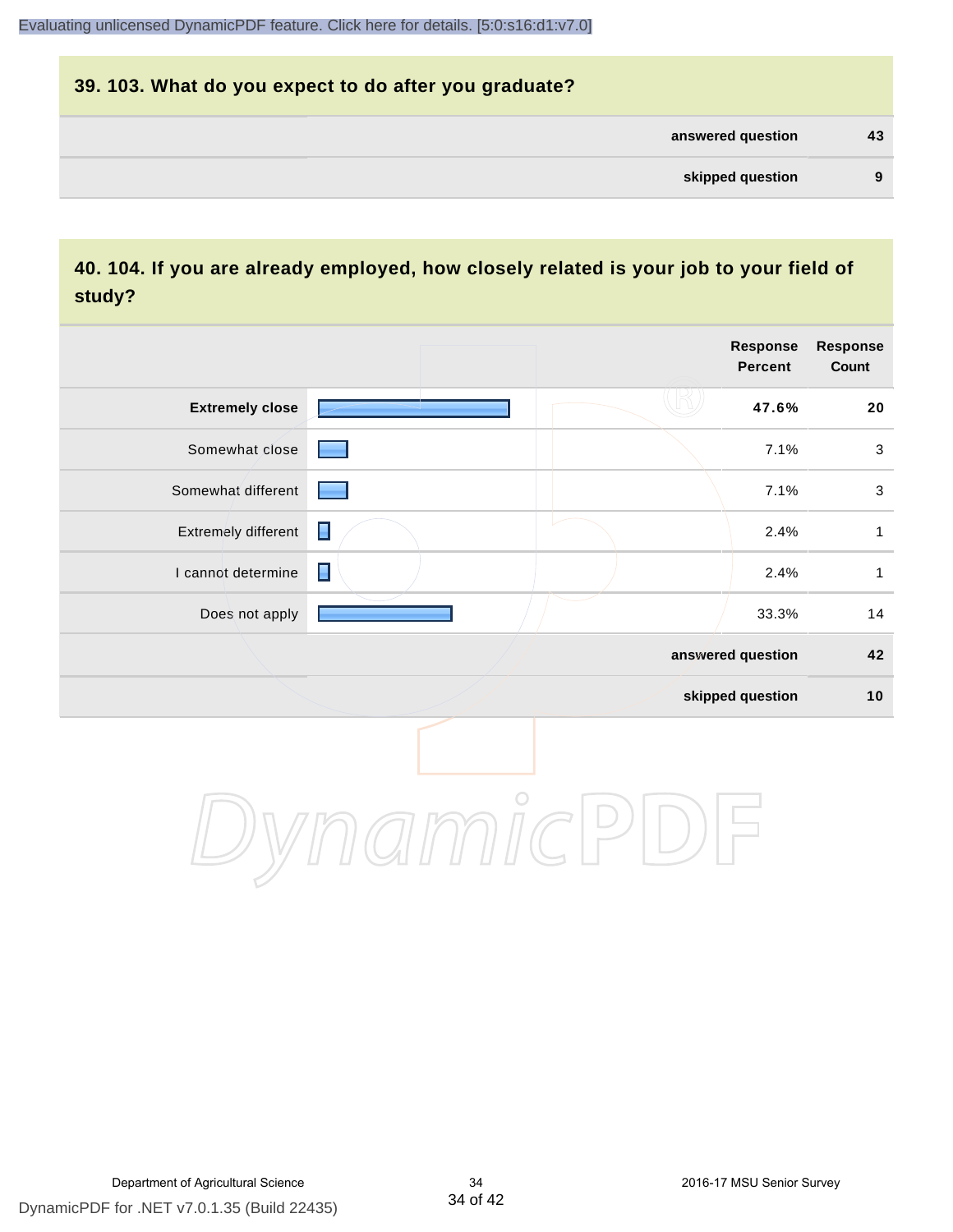#### **41. 105. If you intend to work full-time, what do you expect your salary to be?**

|                     |                   | Response<br>Percent | Response<br>Count |
|---------------------|-------------------|---------------------|-------------------|
| Above \$75,000      |                   | 0.0%                | $\pmb{0}$         |
| $$65,000 - $75,000$ | e.                | 4.8%                | $\overline{2}$    |
| \$55,000 - \$64,999 |                   | 4.8%                | $\overline{c}$    |
| \$45,000 - \$54,999 |                   | 33.3%               | 14                |
| \$35,000 - \$44,999 |                   | 23.8%               | $10$              |
| \$25,000 - \$34,999 |                   | 19.0%               | $\,8\,$           |
| Below \$25,000      |                   | 0.0%                | $\mathbf 0$       |
| Does not apply      |                   | 14.3%               | $\,6\,$           |
|                     | answered question |                     | 42                |
|                     |                   | skipped question    | $10$              |
|                     |                   |                     |                   |
|                     | $\bigcirc$        |                     |                   |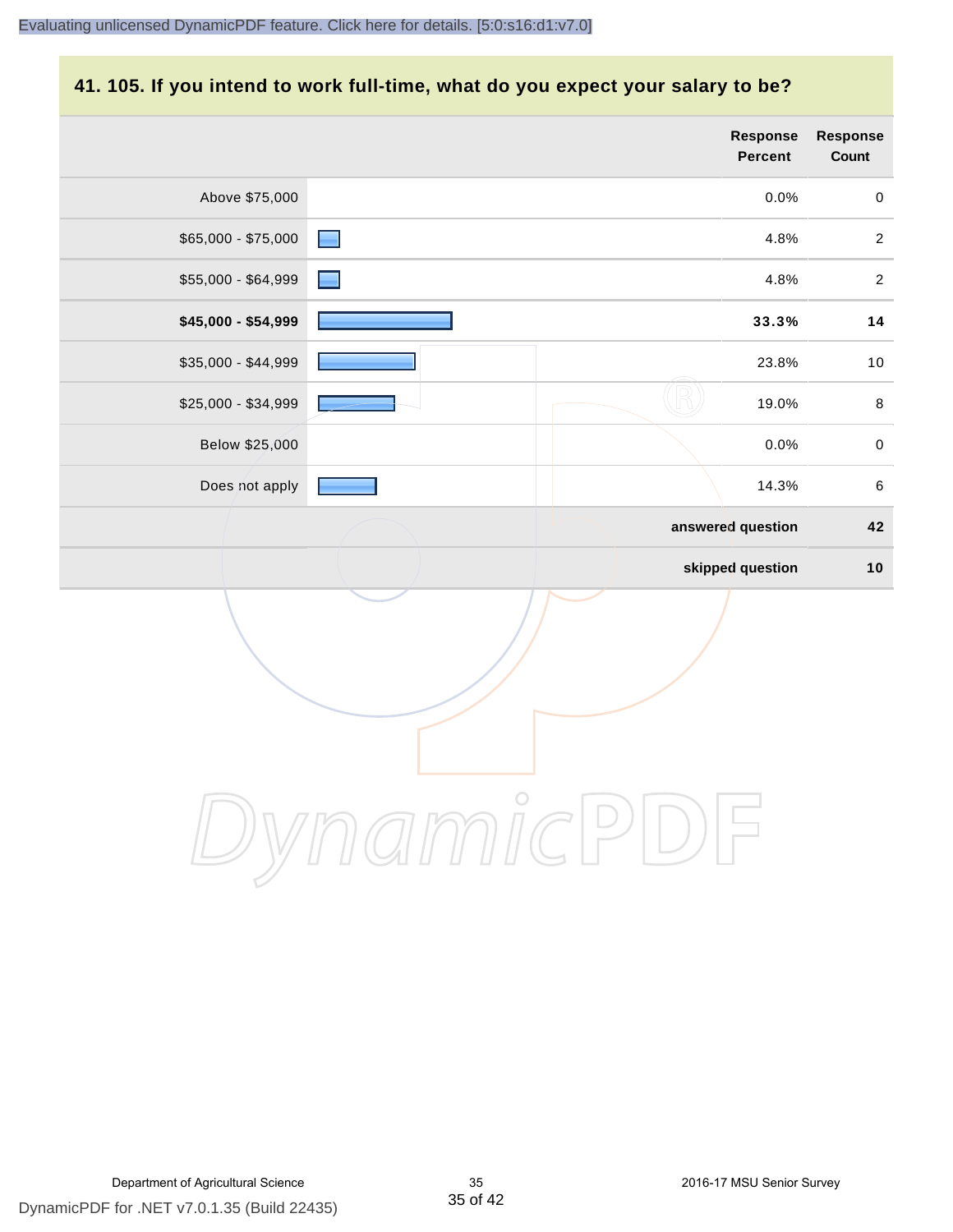#### **41. 105. If you intend to work full-time, what do you expect your salary to be?**

| answered question | 42 |
|-------------------|----|
|-------------------|----|

#### **42. 106. If you intend to continue your education, please indicate which statement best describes the institution you will attend.**

|                                        |  | <b>Response</b><br><b>Percent</b> | <b>Response</b><br>Count |
|----------------------------------------|--|-----------------------------------|--------------------------|
| <b>Murray State University</b>         |  | 31.0%                             | 13                       |
| University/College in Kentucky         |  | 9.5%                              | $\overline{a}$           |
| University/College outside<br>Kentucky |  | 7.1%                              | 3                        |
| Does not apply                         |  | 52.4%                             | $22 \,$                  |
|                                        |  | answered question                 | 42                       |
|                                        |  | skipped question                  | 10                       |

#### **43. 107. "I would recommend Murray State University to a prospective student."**

|                       |            | Response<br>Percent | <b>Response</b><br>Count |
|-----------------------|------------|---------------------|--------------------------|
| <b>Strongly agree</b> |            | 81.0%               | 34                       |
| Agree                 | $\sqrt{2}$ | 19.0%               | 8                        |
| Disagree              |            | 0.0%                | $\mathbf 0$              |
| Strongly disagree     |            | 0.0%                | $\mathbf 0$              |
| answered question     |            | 42                  |                          |
|                       |            | skipped question    | 10                       |
|                       |            |                     |                          |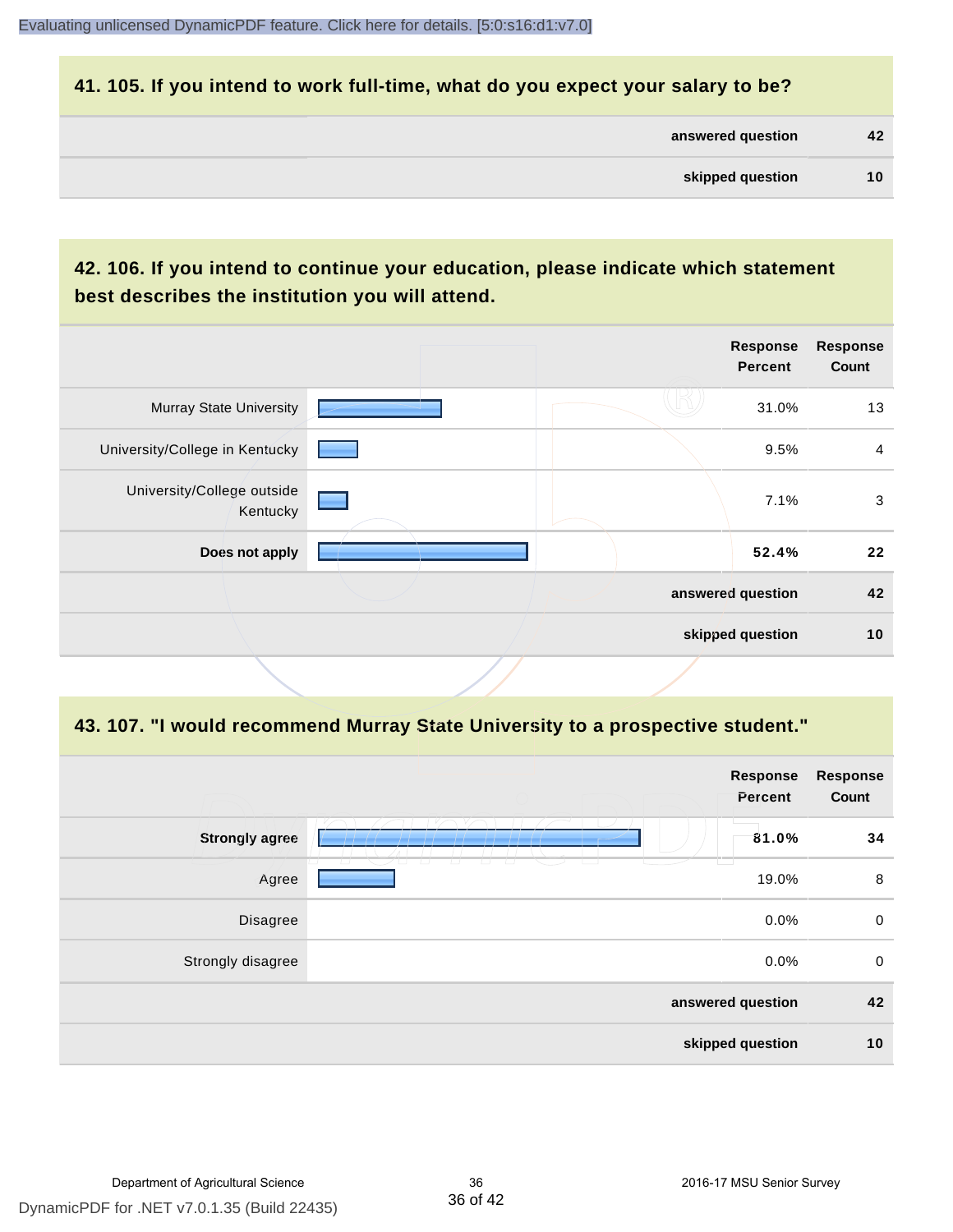| 44. Feedback:     |                   |
|-------------------|-------------------|
|                   | Response<br>Count |
|                   | 7                 |
| answered question |                   |

**skipped question 45**

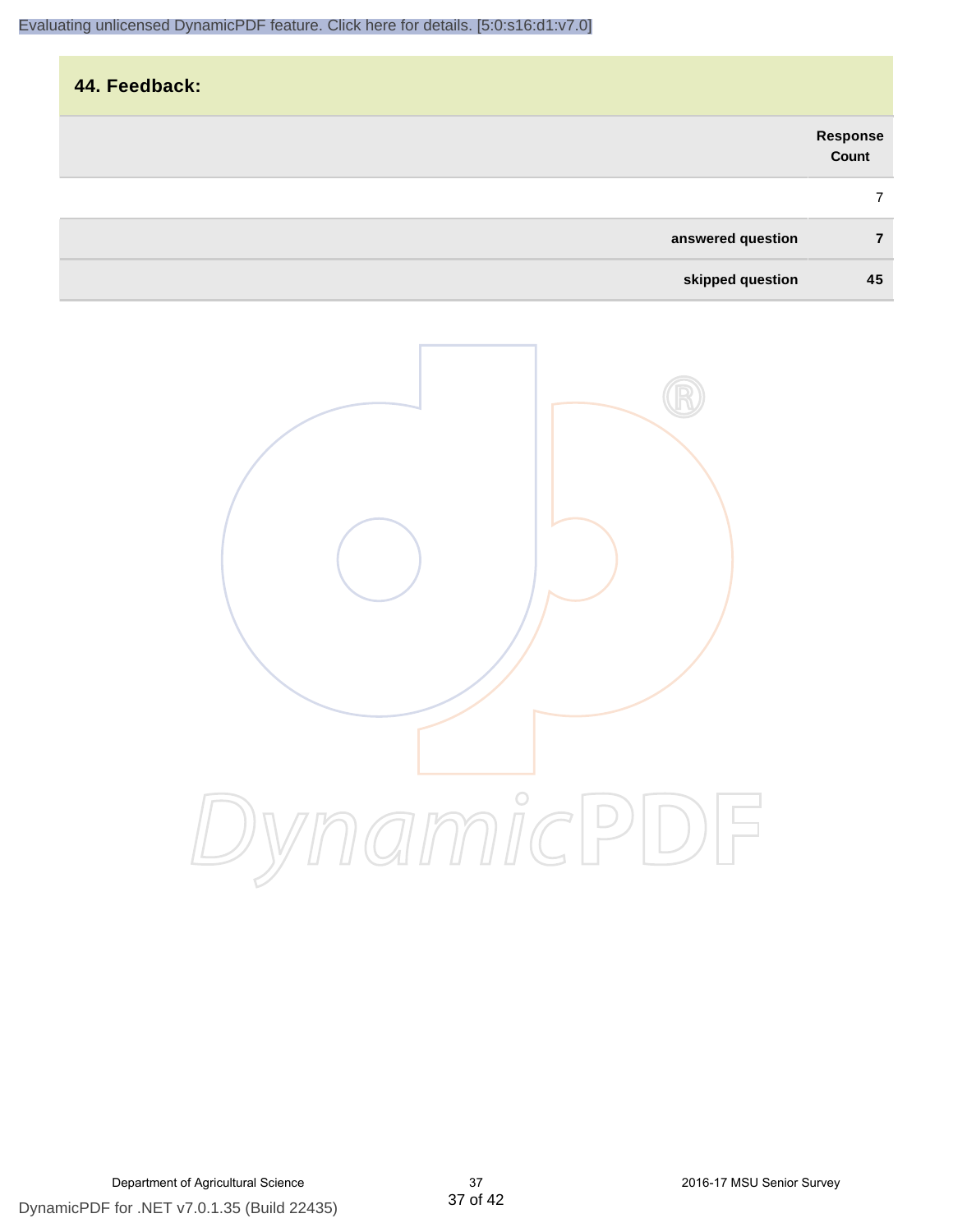|                                                 |  | <b>Response</b><br><b>Percent</b> | <b>Response</b><br>Count |
|-------------------------------------------------|--|-----------------------------------|--------------------------|
| Accounting                                      |  | 0.0%                              | $\mathbf 0$              |
| Advertising                                     |  | 0.0%                              | $\pmb{0}$                |
| <b>Business Administration</b><br>(associate's) |  | 0.0%                              | $\pmb{0}$                |
| <b>Business Administration</b><br>(bachelor's)  |  | 0.0%                              | $\pmb{0}$                |
| <b>Business GIS (certificate)</b>               |  | 0.0%                              | $\mathbf 0$              |
| <b>Computer Information Systems</b>             |  | 0.0%                              | $\pmb{0}$                |
| <b>Computer Science</b>                         |  | 0.0%                              | $\mathbf 0$              |
| Economics                                       |  | 0.0%                              | $\pmb{0}$                |
| Finance                                         |  | 0.0%                              | $\pmb{0}$                |
| <b>Graphic Communications Media</b>             |  | 0.0%                              | $\mathbf 0$              |
| <b>International Business</b>                   |  | 0.0%                              | $\pmb{0}$                |
| Journalism                                      |  | 0.0%                              | $\mathbf 0$              |
| Management                                      |  | 0.0%                              | $\pmb{0}$                |
| Marketing                                       |  | 0.0%                              | $\,0\,$                  |
| Organizational Communication                    |  | 0.0%                              | $\pmb{0}$                |
| <b>Public Relations</b>                         |  | 0.0%                              | $\mathbf 0$              |
| <b>Television Production</b>                    |  | 0.0%                              | $\mathsf 0$              |
| <b>Telecommunications Systems</b><br>Mgmt       |  | 0.0%                              | $\mathbf 0$              |
| answered question                               |  | $\pmb{0}$                         |                          |
| skipped question                                |  | 52                                |                          |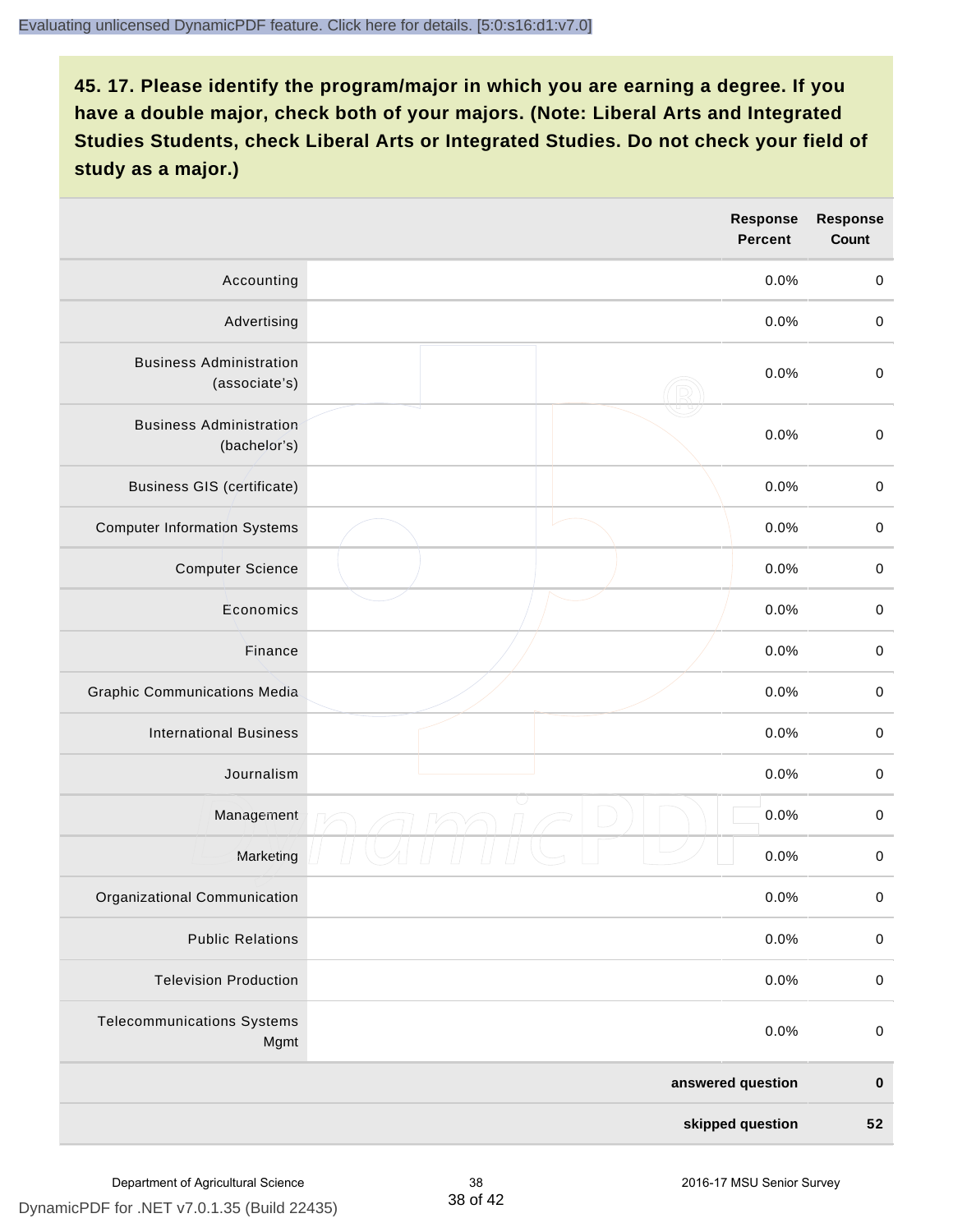| <b>Career &amp; Technical Education</b><br>(associate's) |  | 0.0%              | $\pmb{0}$   |
|----------------------------------------------------------|--|-------------------|-------------|
| <b>Career &amp; Technical Education</b><br>(bachelor's)  |  | 0.0%              | $\mathbf 0$ |
| <b>Criminal Justice</b>                                  |  | 0.0%              | $\pmb{0}$   |
| <b>Elementary School Education</b>                       |  | 0.0%              | $\pmb{0}$   |
| Health & Physical Education                              |  | 0.0%              | $\pmb{0}$   |
| Interdisciplinary Early Childhood<br>Education           |  | 0.0%              | $\pmb{0}$   |
| Learning & Behavior Disorders                            |  | 0.0%              | $\pmb{0}$   |
| <b>Middle School Education</b>                           |  | 0.0%              | $\mathbf 0$ |
| <b>Recreation &amp; Leisure Services</b>                 |  | 0.0%              | $\mathbf 0$ |
| Social Work                                              |  | 0.0%              | $\mathbf 0$ |
| Youth & Nonprofit Leadership                             |  | 0.0%              | $\mathbf 0$ |
| Art                                                      |  | 0.0%              | $\pmb{0}$   |
| Creative Writing (BFA)                                   |  | 0.0%              | $\pmb{0}$   |
| English                                                  |  | 0.0%              | $\pmb{0}$   |
| English Education (TESOL)                                |  | 0.0%              | $\pmb{0}$   |
| Philosophy                                               |  | 0.0%              | 0           |
| <b>International Affairs</b>                             |  | 0.0%              | $\pmb{0}$   |
| <b>Political Science</b>                                 |  | 0.0%              | $\mathbf 0$ |
| <b>Public Administration</b>                             |  | 0.0%              | $\mathbf 0$ |
|                                                          |  | answered question | $\pmb{0}$   |
| skipped question                                         |  |                   | 52          |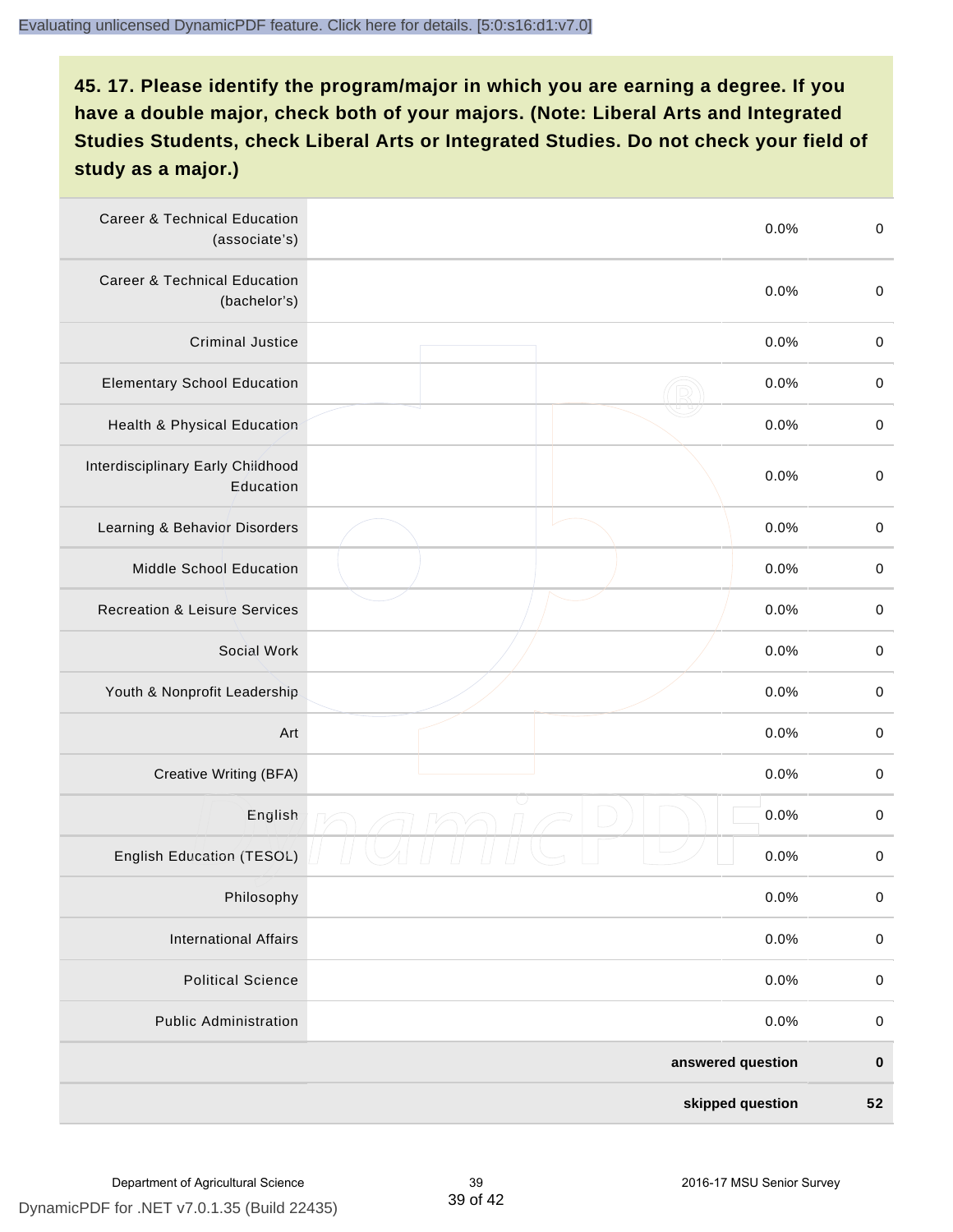| Sociology                                           | 0.0%               | $\mathbf 0$ |
|-----------------------------------------------------|--------------------|-------------|
| History                                             | $0.0\%$            | $\mathbf 0$ |
| <b>Liberal Arts</b>                                 | 0.0%               | $\mathbf 0$ |
| French                                              | 0.0%               | $\pmb{0}$   |
| German                                              | 0.0%               | $\mathbf 0$ |
| Japanese                                            | 0.0%               | $\mathsf 0$ |
| Spanish                                             | 0.0%               | $\mathbf 0$ |
| Music                                               | 0.0%               | $\mathbf 0$ |
| <b>Music Business</b>                               | 0.0%               | $\pmb{0}$   |
| Psychology                                          | 0.0%               | $\mathbf 0$ |
| Theatre                                             | 0.0%               | $\mathbf 0$ |
| Biology                                             | 0.0%               | $\mathbf 0$ |
| Wildlife & Conservation Biology                     | 0.0%               | $\mathbf 0$ |
| Chemistry                                           | 0.0%               | $\pmb{0}$   |
| <b>Applied Physics</b>                              | 0.0%<br>$\bigcirc$ | $\mathbf 0$ |
| <b>Engineering Physics</b>                          | 0.0%               | $\mathbf 0$ |
| Physics                                             | 0.0%               | $\mathbf 0$ |
| Geosciences                                         | 0.0%               | $\mathbf 0$ |
| Civil Engineering Technology<br>(associate's)       | 0.0%               | $\pmb{0}$   |
| <b>Civil Engineering Technology</b><br>(bachelor's) | 0.0%               | $\pmb{0}$   |
| answered question                                   |                    | $\pmb{0}$   |
| skipped question                                    |                    | ${\bf 52}$  |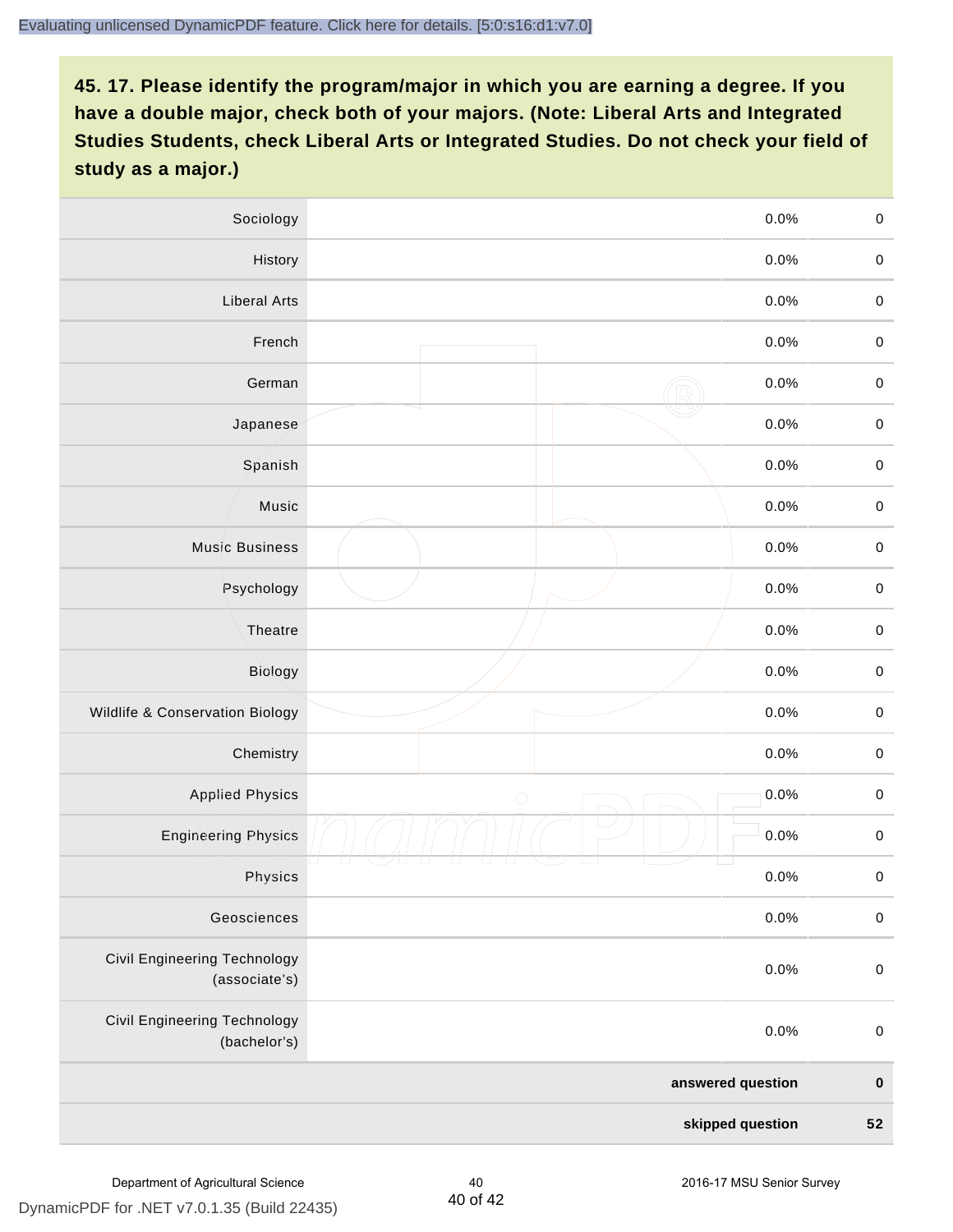| <b>Electromechanical Engineering</b><br>Technology |  | 0.0% | $\mathbf 0$ |
|----------------------------------------------------|--|------|-------------|
| <b>Engineering Graphics &amp; Design</b>           |  | 0.0% | $\mathbf 0$ |
| <b>Interior Design</b>                             |  | 0.0% | $\pmb{0}$   |
| Manufacturing Technology                           |  | 0.0% | $\pmb{0}$   |
| Occupational Safety and Health                     |  | 0.0% | $\pmb{0}$   |
| <b>Industrial Technology</b><br>(associate's)      |  | 0.0% | $\pmb{0}$   |
| <b>Mathematics</b>                                 |  | 0.0% | $\pmb{0}$   |
| <b>Telecommunications Systems</b><br>Mgmt          |  | 0.0% | $\pmb{0}$   |
| Agricultural Science & Technology<br>(associate's) |  | 0.0% | $\mathbf 0$ |
| Agricultural Science (bachelor's)                  |  | 0.0% | $\mathbf 0$ |
| Animal Technology/Animal-Equine                    |  | 0.0% | $\pmb{0}$   |
| Animal Technology/Vet Tech,<br>Pre-Vet             |  | 0.0% | $\pmb{0}$   |
| <b>Athletic Training</b>                           |  | 0.0% | $\,0\,$     |
| <b>Communication Disorders</b>                     |  | 0.0% | $\,0\,$     |
| <b>Exercise Science</b>                            |  | 0.0% | $\pmb{0}$   |
| Nursing                                            |  | 0.0% | $\mathbf 0$ |
| Nursing/RN to BSN                                  |  | 0.0% | $\pmb{0}$   |
| Nutrition, Dietetics, & Food Mgmt                  |  | 0.0% | $\,0\,$     |
| answered question                                  |  |      | $\pmb{0}$   |
| skipped question                                   |  |      | 52          |